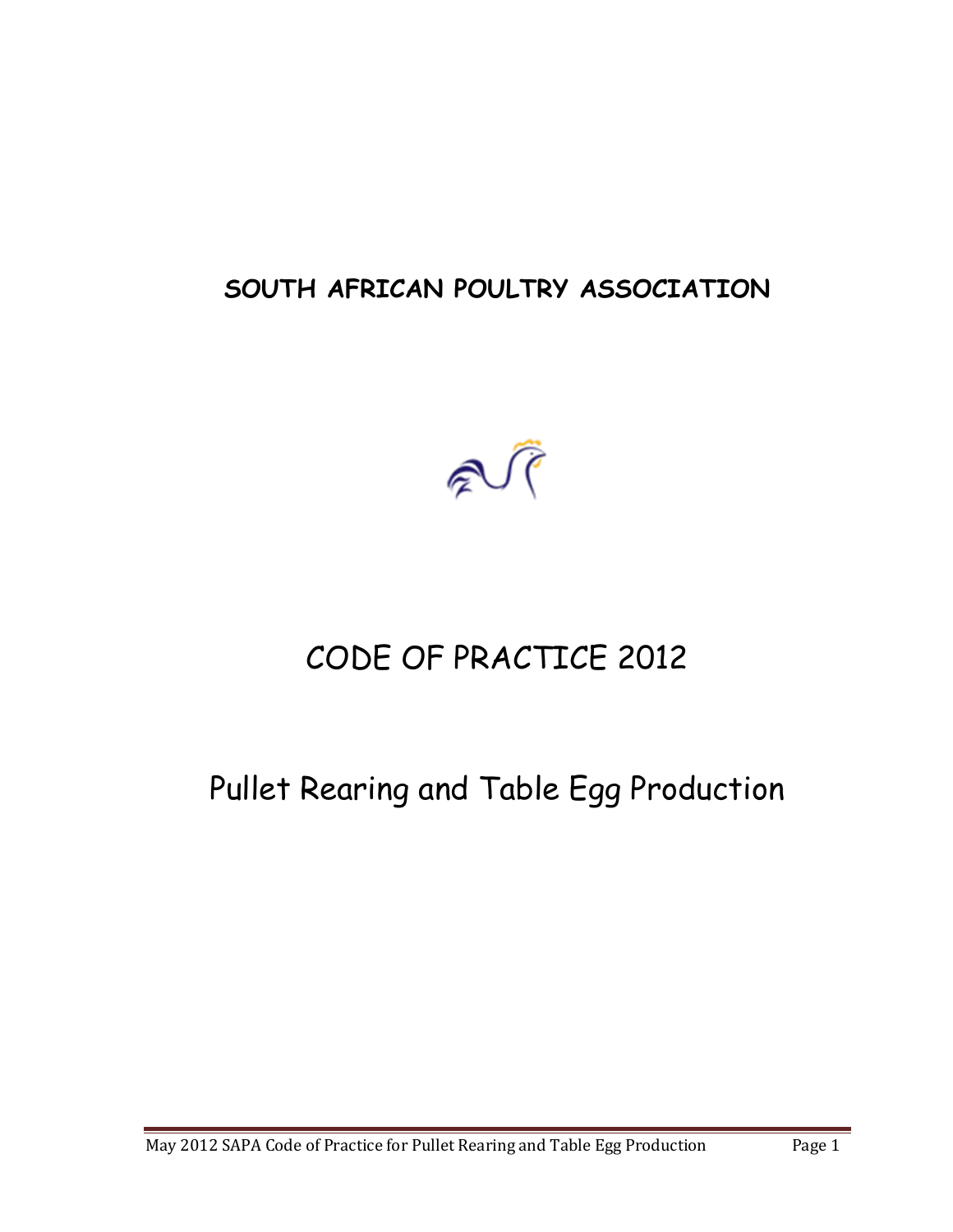# FOREWORD

This is the latest version [as per the date shown below] of the Code of Practice compiled by the South African Poultry Association.

All members of SAPA, by agreeing to be members of SAPA, bind themselves to follow this Code which, as with previous versions, is established as a minimum set of standards for local poultry production.

Members are encouraged to use higher standards wherever they see fit and none of these standards trump any local laws or regulations.

This Code has been drawn up by the Poultry Welfare Working Group of SAPA's Technical Committee.

No Code such as this can be seen as a final document. As new knowledge is defined by science this Code will be amended.

Comments and advice from members will keep this document alive and relevant. You are all invited to comment as you see fit.

The role of the poultry industry in feeding the nation is likely to grow due to the nutritious and affordable nature of our products.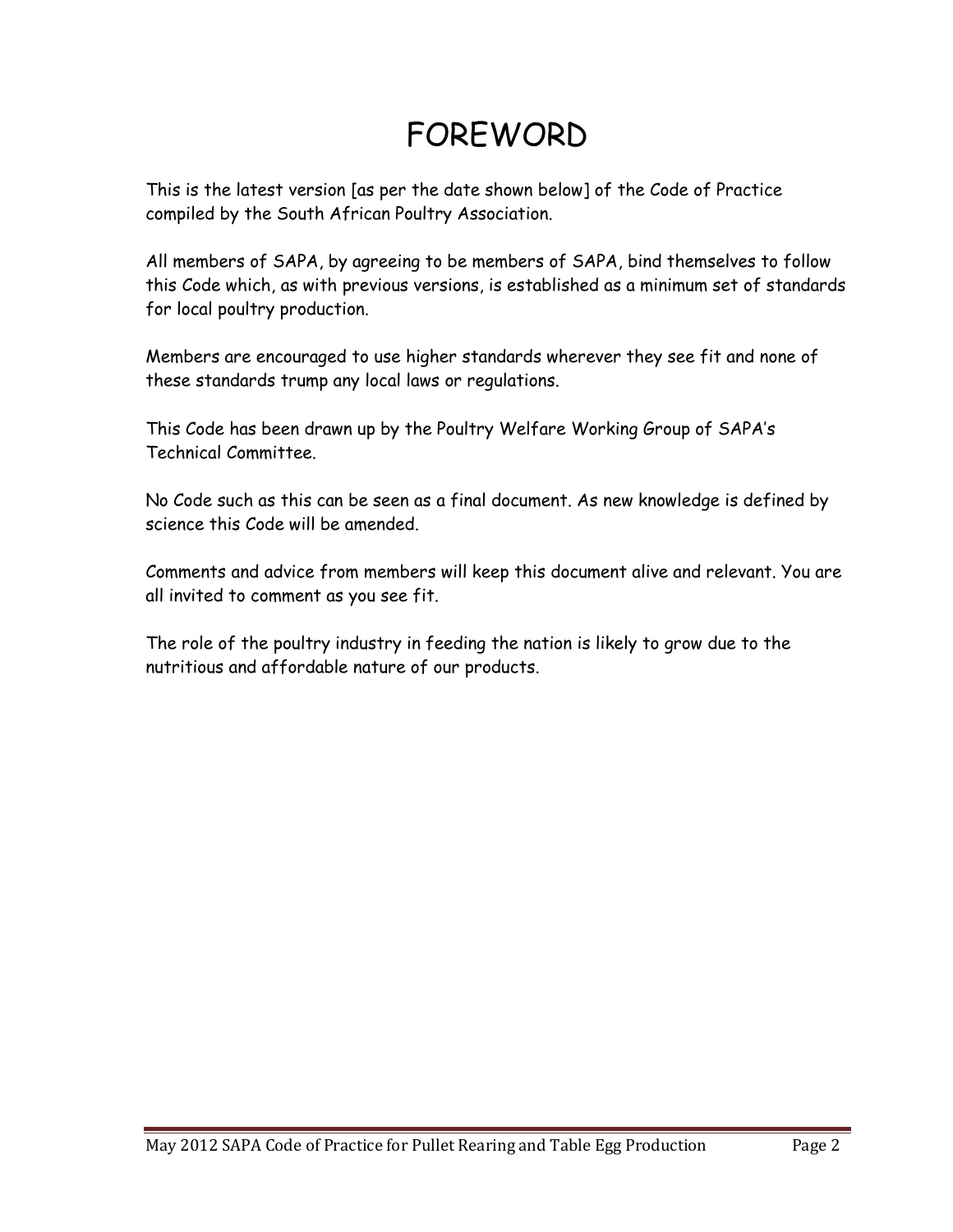| $\mathbf{1}$   |       |  |  |  |  |  |  |
|----------------|-------|--|--|--|--|--|--|
| $\overline{2}$ |       |  |  |  |  |  |  |
|                | 2.1   |  |  |  |  |  |  |
|                | 2.2   |  |  |  |  |  |  |
|                | 2.3   |  |  |  |  |  |  |
|                | 2.4   |  |  |  |  |  |  |
|                | 2.5   |  |  |  |  |  |  |
|                | 2.5.1 |  |  |  |  |  |  |
|                | 2.5.2 |  |  |  |  |  |  |
|                | 2.5.3 |  |  |  |  |  |  |
|                | 2.5.4 |  |  |  |  |  |  |
| 3              |       |  |  |  |  |  |  |
|                | 3.1   |  |  |  |  |  |  |
|                | 3.2   |  |  |  |  |  |  |
| 4              |       |  |  |  |  |  |  |
|                | 4.1   |  |  |  |  |  |  |
|                | 4.2   |  |  |  |  |  |  |
|                | 4.3   |  |  |  |  |  |  |
|                | 4.4   |  |  |  |  |  |  |
|                | 4.5   |  |  |  |  |  |  |
|                | 4.6   |  |  |  |  |  |  |
|                | 4.7   |  |  |  |  |  |  |
|                | 4.8   |  |  |  |  |  |  |
|                | 4.9   |  |  |  |  |  |  |
|                | 4.10  |  |  |  |  |  |  |
|                | 4.11  |  |  |  |  |  |  |
|                | 4.12  |  |  |  |  |  |  |
|                | 4.13  |  |  |  |  |  |  |
| 5              |       |  |  |  |  |  |  |
|                | 5.1   |  |  |  |  |  |  |
|                | 5.2   |  |  |  |  |  |  |
|                | 5.3   |  |  |  |  |  |  |
|                | 5.4   |  |  |  |  |  |  |
|                | 5.5   |  |  |  |  |  |  |
|                | 5.6   |  |  |  |  |  |  |
|                | 5.7   |  |  |  |  |  |  |
| 6              |       |  |  |  |  |  |  |
| 7              |       |  |  |  |  |  |  |
| 8              |       |  |  |  |  |  |  |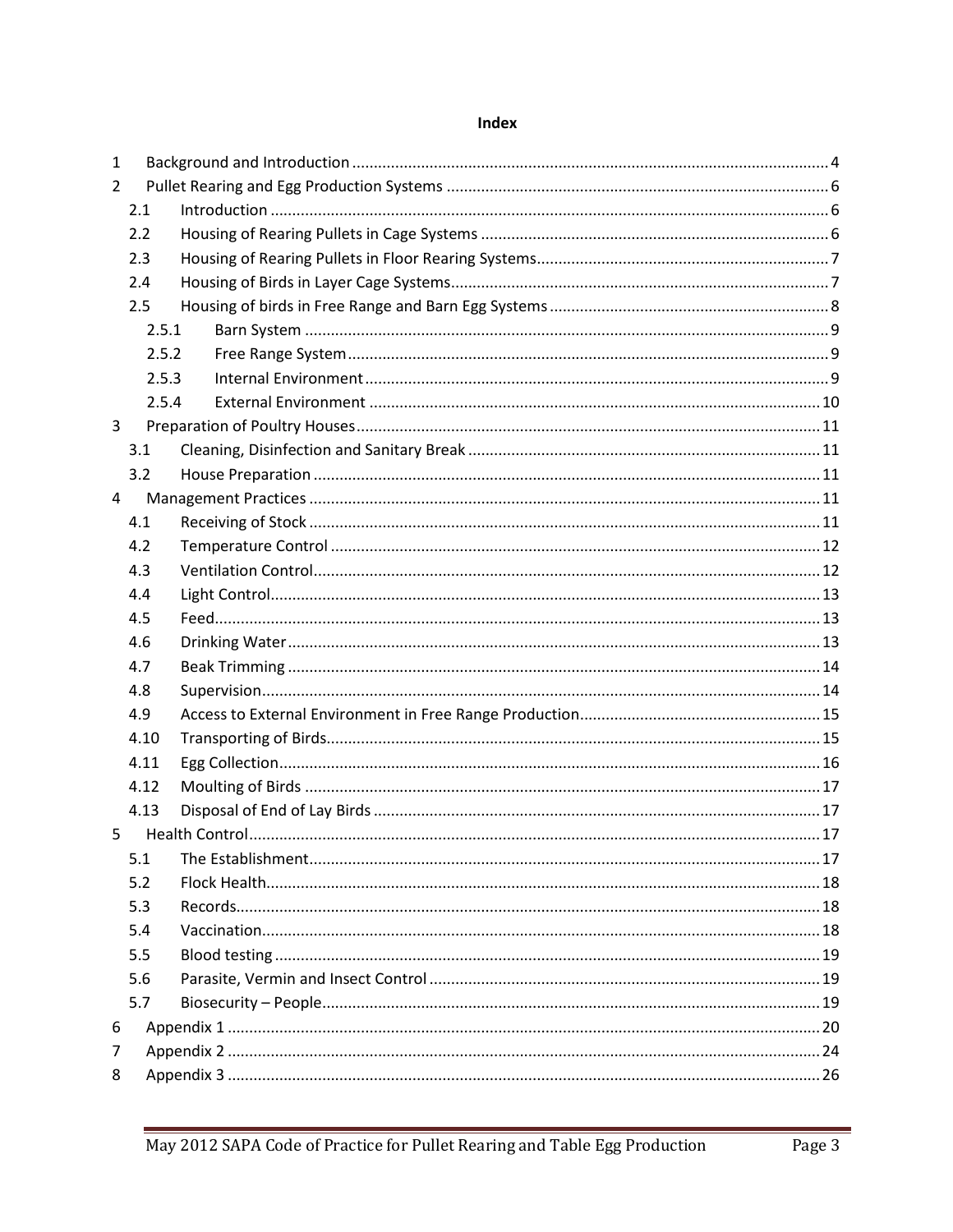# <span id="page-3-0"></span>**1 Background and Introduction**

This Code of practice has been compiled by the South African Poultry Association as an objective guide for all poultry and poultry products produced in South Africa and it is an endeavor to lay down accepted norms for the poultry industry, incorporating various legal requirements where necessary and applicable.

Where possible the Code provides defined minimum standards for the wellbeing of poultry in commercial operations, research and educational facilities. The recommendations are to be used as a guide and do not necessarily consider all possible conditions.

The minimum standards outlined in this Code are intended to assist producers and people involved in the care and management of poultry to adopt standards of husbandry that are acceptable in the light of current knowledge and changing attitudes. It is intended to serve as a guide for people responsible for the welfare and husbandry of domestic poultry and recognizes that the basic requirement for welfare of poultry is a husbandry system appropriate for their physiological needs.

The Code considers safe and wholesome food for human consumption to be of the highest priority and therefore fully supports the implementation of applicable measures to comply with the requirements for safe food of poultry origin, as approved by the relevant Health Authorities and Regulations.

Adequate facilities and resources must be available to supply proper housing, the supply of quality feed and water, attendance to sick and injured chickens and all else to ensure the wellbeing of the animals. Financial costs should not be a reason for neglecting of chickens that are obviously in distress or for failing to secure prompt and appropriate medical treatment or other care which may be necessary.

The Code emphasizes that, whatever the form of husbandry, managers, employees and others responsible for the day to day needs of the stock have a responsibility to care for the birds under their control. The importance of good stockmanship in animal welfare cannot be over-emphasized. Persons responsible for the care of poultry should be well trained, experienced and dedicated. Staff should be encouraged to undertake appropriate training in poultry management and husbandry. Knowledge of the normal appearance and behavior of the birds under their control is essential for the stock to be treated effectively and efficiently and with consideration.

Assistance in the establishment of poultry farms and production facilities and on the management of poultry should be obtained from qualified advisers with experience in private or government employment. Veterinary advice should also be sought when birds are in ill-health.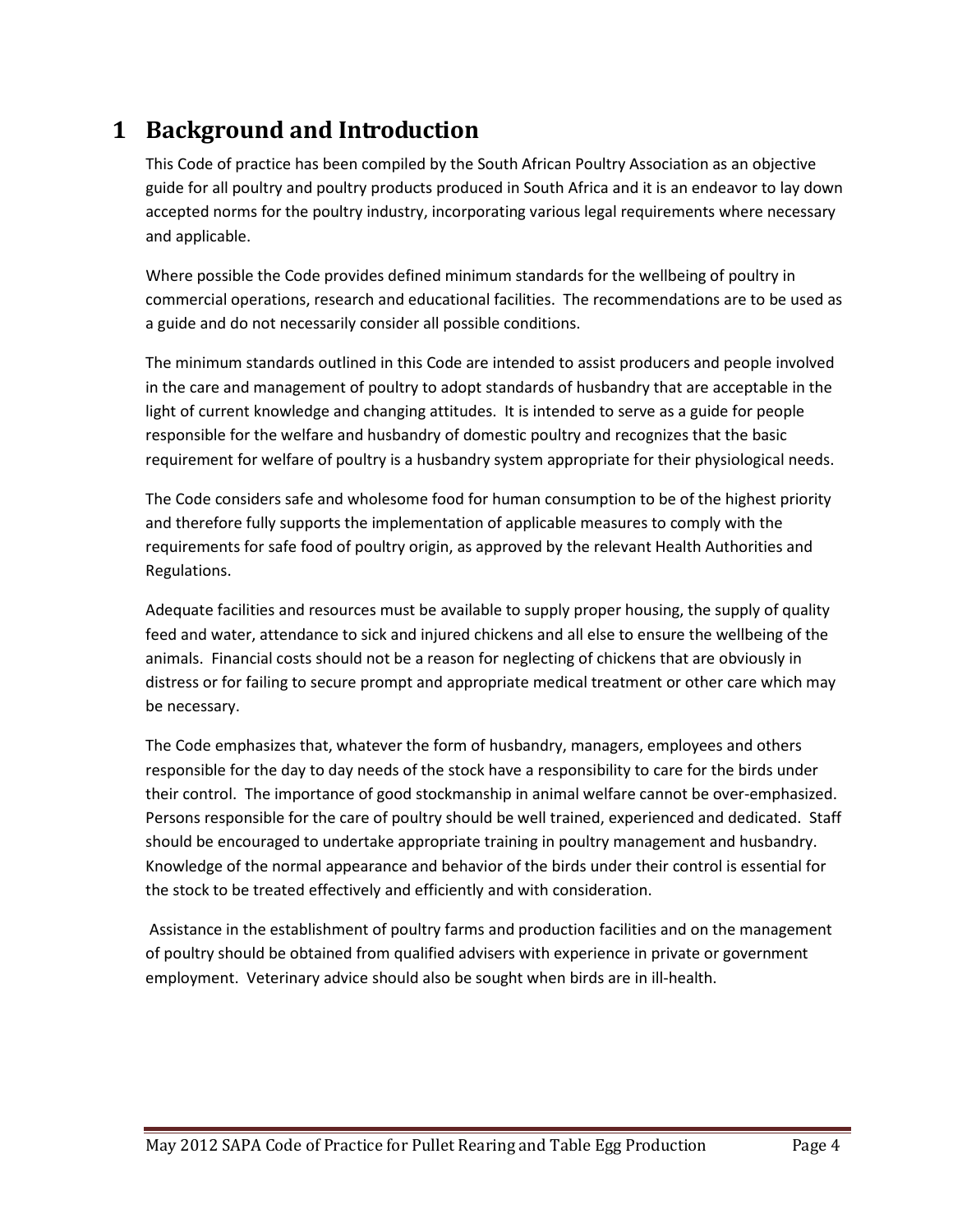The Code is based on practical and scientific knowledge and technology in poultry production available at the time of publication but does not replace the need for experience and commonsense in the husbandry of domestic poultry.

The Code does not substitute any regulatory requirements and should where applicable, be read and applied in conjunction with all relevant laws, by-laws, regulations and compulsory specifications **including the following:**

- Animal Improvement Act (Act no 62 of 1998)
- Animal Disease Act (Act no 35 of 1984)
- Animal Protection Act (Act no 71 of 1962)
- Meat Safety Act (Act no 40 of 2000)
- Agriculture Products Standards Act (Act 119 of 1990)
- Foodstuffs, Cosmetic and Disinfectant Act (Act 54 of 1972)
- National Health Act (Act 62 of 2003)
- Occupational and Safety Act (Act 85 of 1993)
- Fertilizer, Farm Feeds, Agriculture Remedies and Stock Remedies Act (Act 36 of 19947)
- GMO Act and Regulation (Act 36 of 1983)
- Livestock Brands Act (Act 25 of 1977)
- Sterilization Facility Act (Act 36 of 1947)
- Water Treatment Chemicals for Use in the Food Industry (SANS 1827)
- Cleaning Chemicals for Use in the Food Industry (SANS 1828)
- Disinfections and Detergent Disinfections for use in the Food Industry (SANS 1853)
- Application of Pesticides in Food-Handling, Food-Processing and Catering Establishments (SANS 10133)
- Food Hygiene Management (SANS 1049)
- Food Safety Management Systems Requirements for Organizations throughout the Food Chain (ISO 22000)
- Requirement for HACCP Systems (SANS 10330)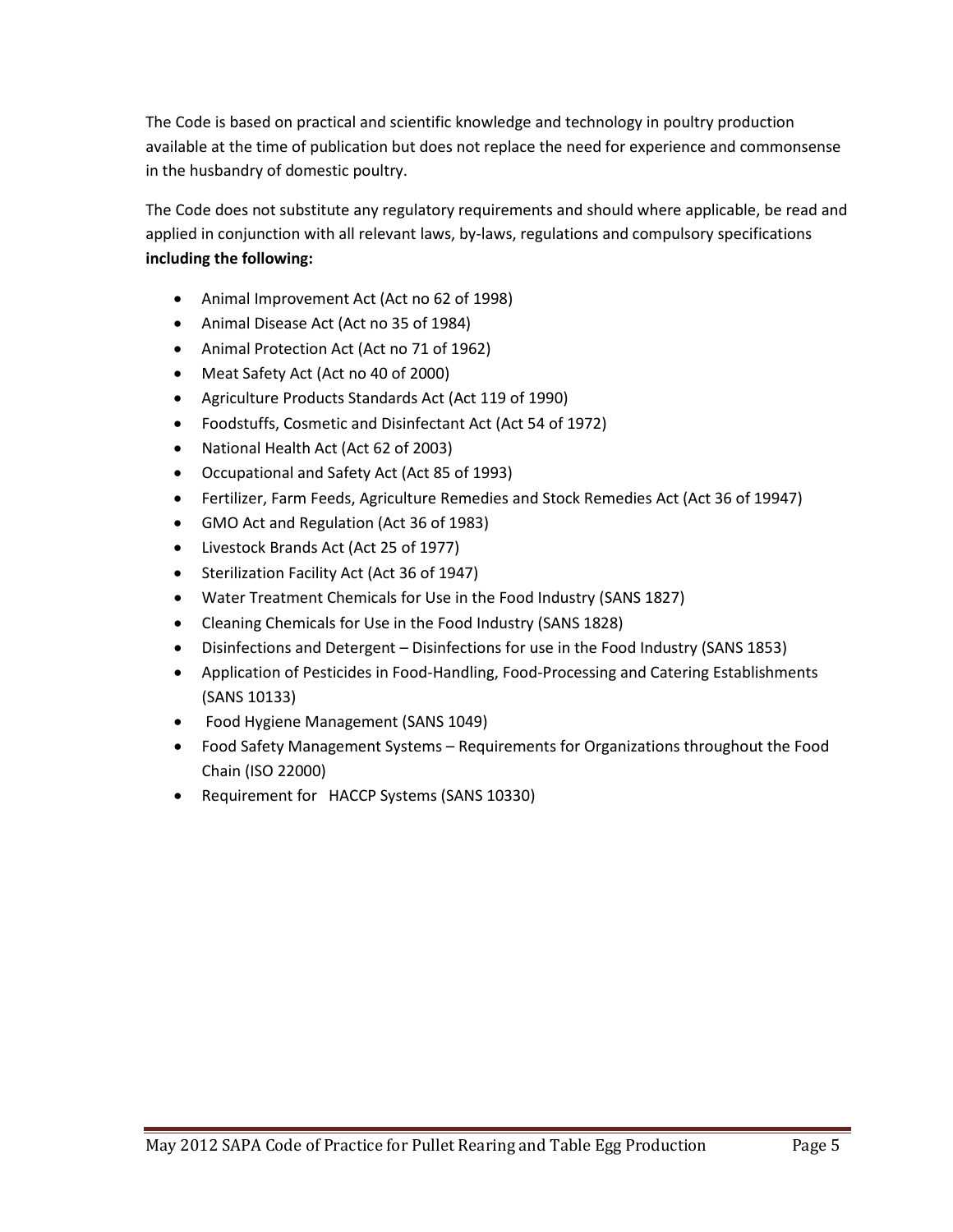# <span id="page-5-0"></span>**2 Pullet Rearing and Egg Production Systems**

#### <span id="page-5-1"></span>*2.1 Introduction*

This section covers the systems used in rearing commercial pullets from day old till point of lay for the production of commercial eggs and egg products. It also covers the systems for keeping birds in cages as well as free range and barn systems for the production of eggs for domestic consumption as well the use in the production of egg products.

Poultry producers should be aware of the responsibility to farm with disease free birds since the eggs produced should at all times are fit for human consumption. An effective program should be in place to prevent infectious and vertically transmittable diseases being transmitted within the poultry production chain and especially diseases and pathogens which could affect consumers of eggs and egg products.

Staff shall be able to understand and accept responsibility to prevent unnecessary suffering of birds in their care. Operators shall be satisfied that staff responsible for birds has the skills necessary to perform any required procedure without causing suffering.

### <span id="page-5-2"></span>*2.2 Housing of Rearing Pullets in Cage Systems*

The space guidelines for pullet rearing cages are set out in Table 2.1.

| Age      | Weight | Cm <sub>2</sub> | Feed      | Water          |  |
|----------|--------|-----------------|-----------|----------------|--|
| (Weeks)  | (g)    | per             | Trough    | <b>Nipples</b> |  |
|          |        | bird            | (cm/bird) | (Birds/nipple) |  |
| $0 - 6$  | 500    | 150             | 2.25      | $15*$          |  |
| $7 - 18$ | 1450   | 300             | 4.5       | 8*             |  |

Table 2.1: Space Requirement for Commercial Layer Type Birds

\*Birds must have access to at least two nipple drinkers

Space requirements increase as the birds approach maturity.

Houses and Cages shall be designed to provide chickens with a safe environment.

Cage height shall permit standing chickens free head movement.

The cage doors shall allow for easy insertion and removal of birds.

Cage floors shall not cause any injury or deformity during the rearing of pullets.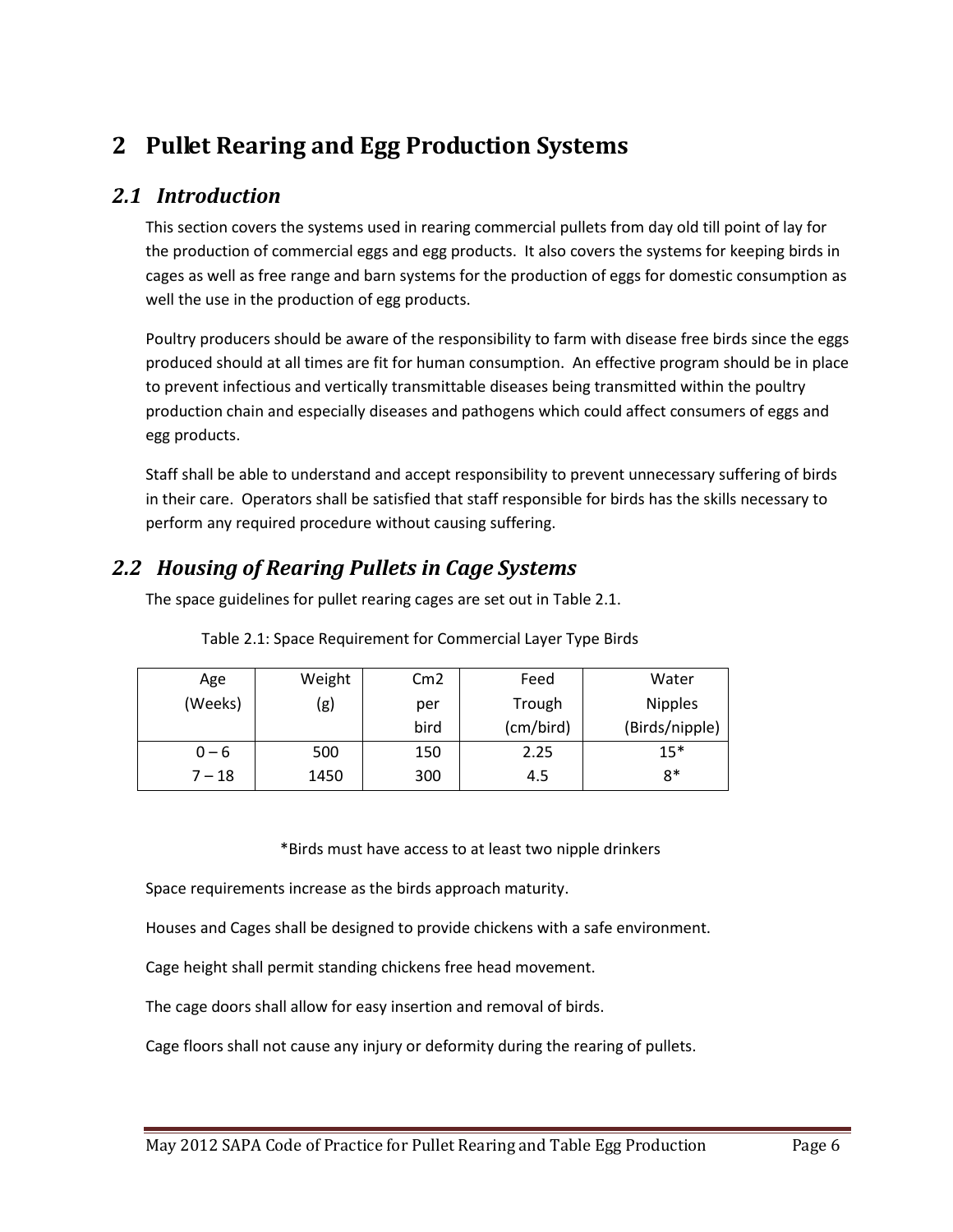Cage floors shall preferably be covered with temporary supportive flooring such as paper or matting for the chicks during the early brooding period.

Chicken house flooring shall allow for effective cleaning and disinfecting, preventing significant buildup of parasites and other pathogens. Where possible the floor should be concrete that is well maintained.

### <span id="page-6-0"></span>*2.3 Housing of Rearing Pullets in Floor Rearing Systems*

Where commercial pullets are reared in conventional floor systems the density as per Table 2.2 shall apply.

| Age      | Weight            | <b>Hens</b> | Feed     | Water    | Nipple          |  |
|----------|-------------------|-------------|----------|----------|-----------------|--|
| (Weeks)  | (birds/m2)<br>(g) |             | Trough   | Trough   | <b>Drinkers</b> |  |
|          |                   |             | (cm/hen) | (cm/hen) | (Hens/nipple)   |  |
| $0 - 6$  | 500               | 24          | 2.5      | 1.25     | 20              |  |
| $7 - 20$ | 1450              | 12          | 3.5      | 1.25     | 12              |  |

Table 2.2: Space Requirement for Commercial Layer Type Birds being rearing in floor systems

Space requirements increase as the birds approach maturity.

The houses shall be designed to provide chickens with a safe environment.

The house floors shall preferably be concrete to facilitate cleaning and good hygiene control.

Round tube or pan feeders could be used and as a rule 3 feeders of 35 cm diameter would apply for birds up to 18 weeks of age.

Chicken house flooring shall allow for effective cleaning and disinfecting, preventing significant buildup of parasites and other pathogens. Where possible the floor should be concrete that is well maintained.

Bedding of suitable quality should cover the entire floor area at a depth of around 5 cm to allow for dilution of faeces.

### <span id="page-6-1"></span>*2.4 Housing of Birds in Layer Cage Systems*

Layers in intensive egg production systems are to be kept in specially designed cages in which birds are safe and in which they have free access to feed and water.

The space guidelines for pullet rearing cages are set out in Table 2.3.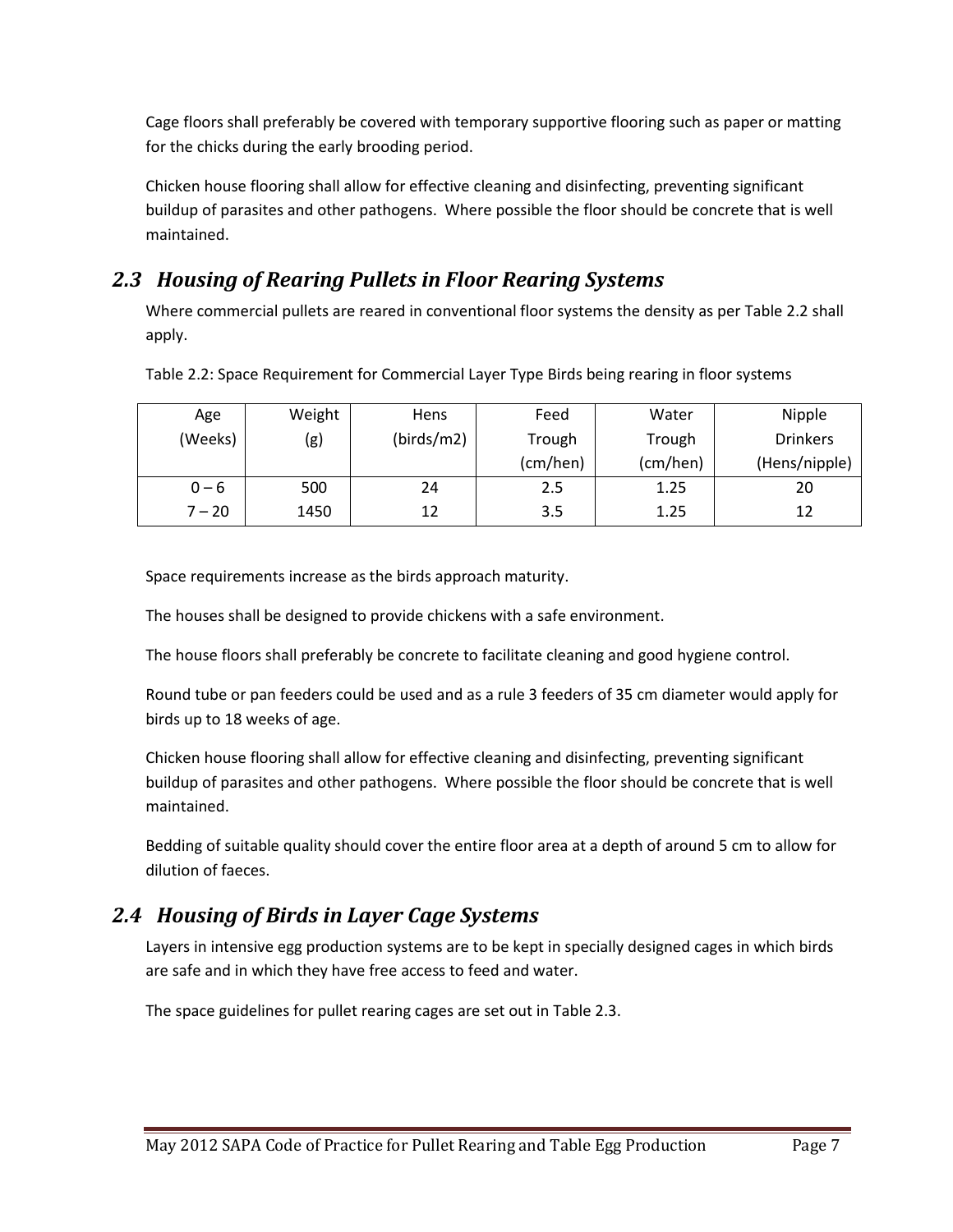#### Table 2.3: Space Requirement for Commercial Layer Type Birds kept in cages

| Age      | Weight | Cm2  | Feed      | <b>Water Nipples</b> |
|----------|--------|------|-----------|----------------------|
| (Weeks)  | (g)    | per  | Trough    | (Birds/cup or        |
|          |        | bird | (cm/bird) | nipple)*             |
| 18 weeks | 1500 g | 450  | 10        |                      |
| plus     | plus   |      |           |                      |

#### \*Birds must have access to at least two nipple drinkers

Houses and Cages shall be designed to provide chickens with a safe environment.

Cage height shall permit standing chickens free head movement.

The cage doors shall allow for easy insertion and removal of birds and be free of protrusions permitting the removal of birds without causing injury. Doors shall not be less than 20cm wide and 20 cm high.

Cage floors shall not cause any injury or deformity.

The cage floor shall allow eggs to roll out freely without getting stuck or damaged

Chicken house flooring shall allow for effective cleaning and disinfecting, preventing significant buildup of parasites and other pathogens. Where possible the floor should be concrete that is well maintained.

Escapee birds should not be placed into cages which already contain the correct number of birds.

### <span id="page-7-0"></span>*2.5 Housing of birds in Free Range and Barn Egg Systems*

Birds in these systems should be able to express the five basic freedoms identified by international research. These freedoms require that livestock are:-

- Free from hunger and thirst via the availability of fresh water and the appropriate feed.
- Free from abnormal discomfort via the provision of adequate shelter.
- Free from abnormal pain, injury or disease via the provision of appropriate prevention or alternatively, rapid diagnosis and treatment, of normal pathological conditions.
- Allowed to express natural behavior by providing sufficient space in suitable facilities and in the company of the animals' own kind.
- Provided with conditions and care which avoid undue suffering and thus permit freedom from fear and distress.

Poultry producers involved in keeping birds in free range and barn systems should be aware of the responsibility to produce eggs that at all times are fit for human consumption. An effective program should be in place to prevent infectious and vertically transmittable diseases being transmitted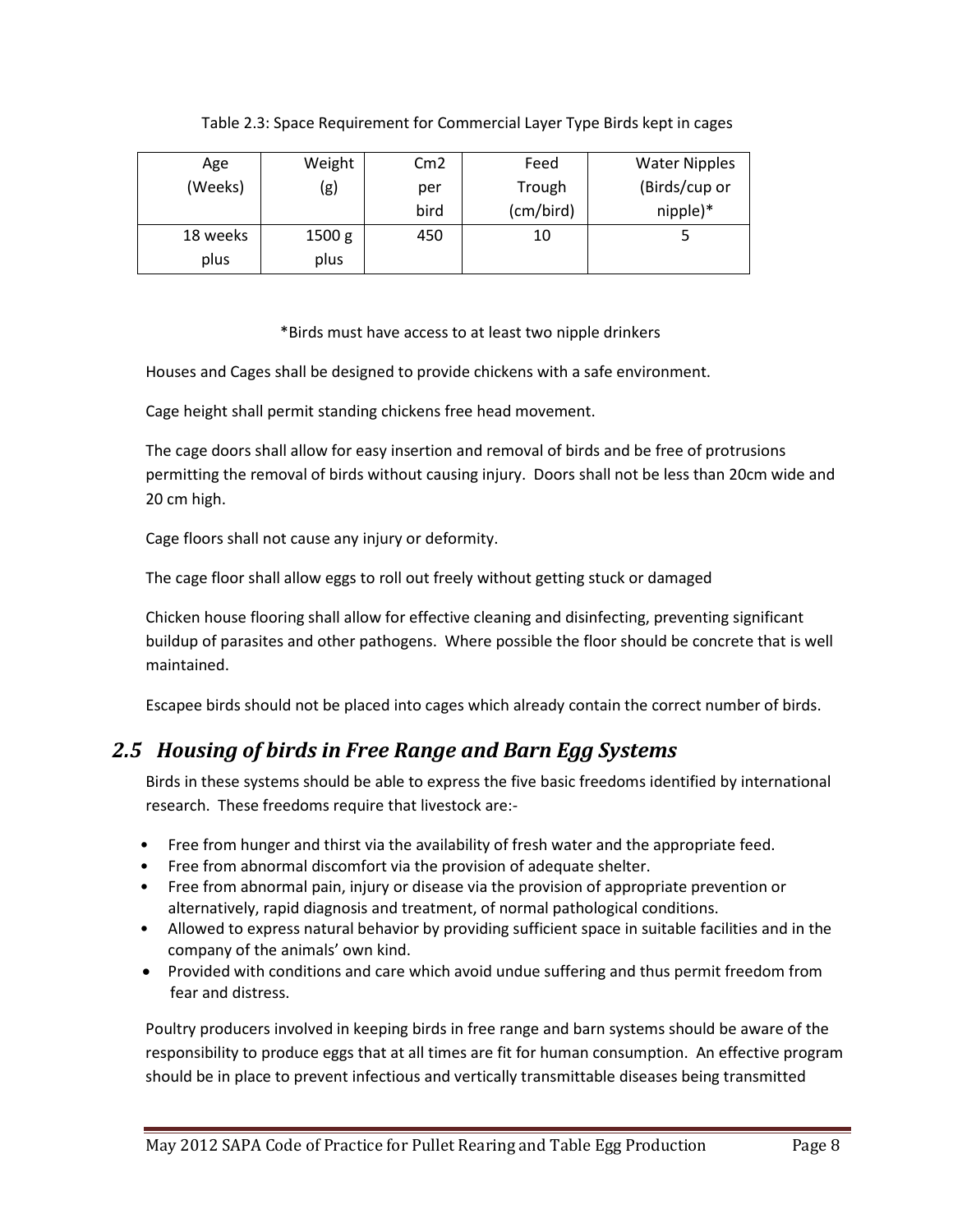within the poultry production chain and especially diseases and pathogens which could affect consumers of eggs and egg products.

Staff shall be able to understand and accept responsibility to prevent unnecessary suffering of birds in their care. Operators shall be satisfied that staff responsible for birds has the skills necessary to perform any required procedure without causing suffering.

Free range birds should never be confined to cage production systems

### <span id="page-8-0"></span>**2.5.1 Barn System**

Birds in barn systems are free to roam within the confines of a shed. The floor may be based on litter and/or other material such as slats or wire mesh.

#### <span id="page-8-1"></span>**2.5.2 Free Range System**

Birds in free range system are housed in similar sheds as barn systems but have access to an outdoor range as well.

#### <span id="page-8-2"></span>**2.5.3 Internal Environment**

The space guidelines for the poultry shed used in free range and barn systems are set out in Table 2.4.

Table 2.4: Space Requirement for Poultry Sheds used for Free Range and Barn Egg Production

| Age     | Birds/m2 | Feed Trough | Pan or Tube    | Water     | <b>Bell Drinker</b> | Water          |  |
|---------|----------|-------------|----------------|-----------|---------------------|----------------|--|
| (Weeks) |          | (cm/bird)   | Feeder         | Trough    | (Birds/drinker)     | <b>Nipples</b> |  |
|         |          |             | (Birds/feeder) | (cm/bird) |                     | (Birds/cup     |  |
|         |          |             |                |           |                     | or nipple)     |  |
| Adult   | 10       |             | 40             | 1.25      | 100                 | 10             |  |

The chicken house must be so constructed that it provides for the welfare needs of the birds, whilst simultaneously providing protection from inclement weather conditions and both physical and thermal discomfort.

Whilst concrete floors are desirable, these are not mandatory, provided that whatever flooring is used allows for effective cleansing.

Where open-type housing structures in excess of 6 meters wide are used, provision should be made for ridge openings to facilitate ventilation. Mechanical assistance to natural ventilation (e.g. fans) is an acceptable practice.

Where housing is predominantly enclosed, ventilation by fans with a minimum airflow of 8 cubic meters per hour per adult hen is required.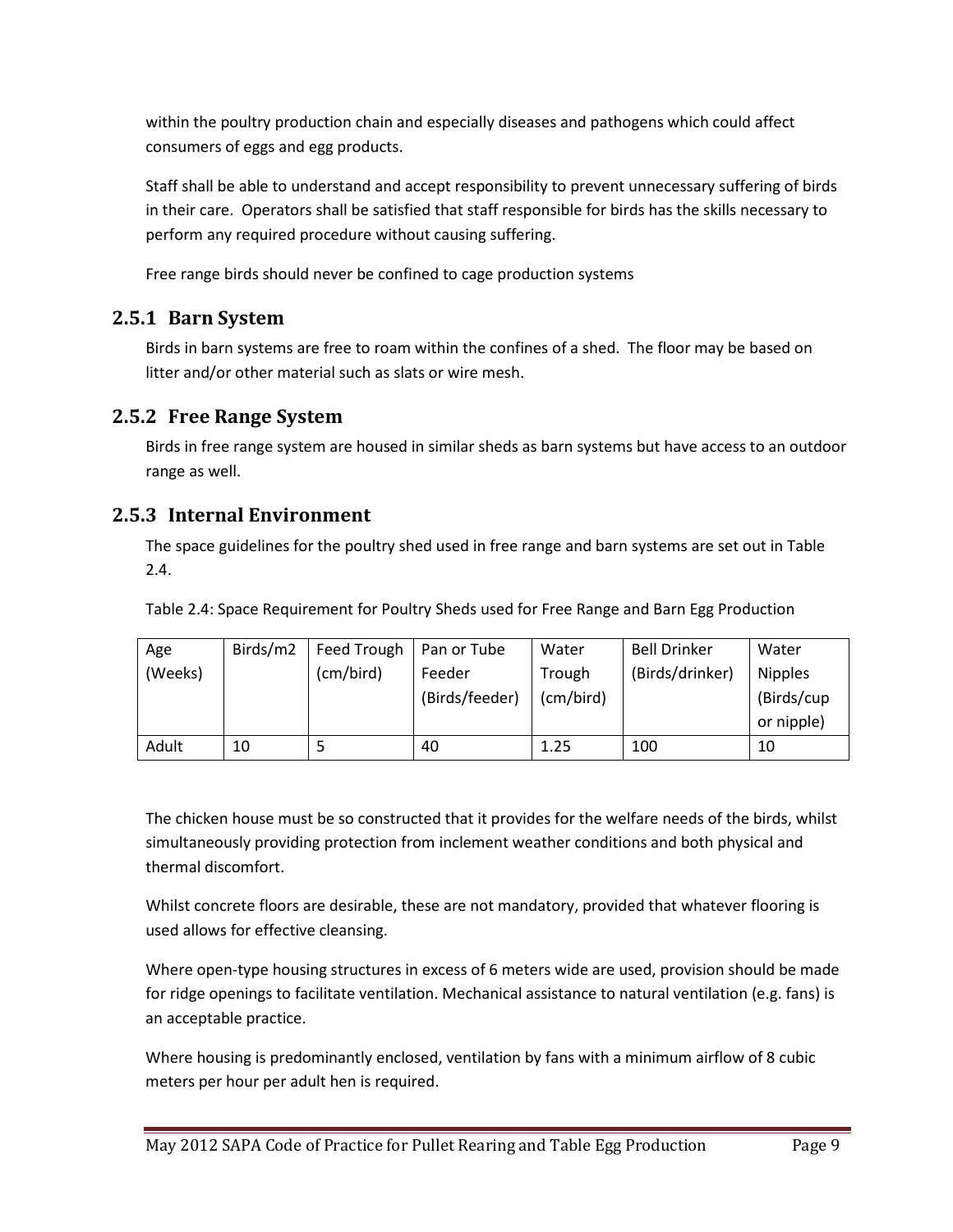Litter must be provided on at least 33% of the floor area. Such litter must be of sufficient quality and quantity to allow for the proper dilution of droppings and to allow birds to dust bathe.

Stocking densities must be adequate to accommodate the birds' normal behavior. A maximum stocking density of 10 adult hens per square meter of available floor space is permitted. Such floor space shall exclude the area occupied by the egg collection/service area and in addition, shall exclude the area occupied by the enclosed portion of nest boxes where effective access to the area directly below is prevented.

In houses with appropriate perching/roosting facilities, stocking densities may be increased to 12 birds per square meter. Such perches must be provided at not less than 15 cm per hen and must incorporate a gap on either side of no less than 1.5 cm in order to allow hens to grip the perches without injury to their claws. For the purposes of interpretation, perches will include the alighting rail immediately in front of nest boxes (if applicable).

Adequate nesting facilities must be provided (egg production only) in order to discourage birds from laying eggs on the floor. Where individual nest boxes are provided, this should not be less than 1 nest per 8 hens. Where communal nests are provided, this should not be less than 1 square meter nest floor per 125 adult hens.

A lighting system for the provision of a minimum period of 9 hours continuous light in each period of 24 hours must be provided. Such light will either be artificial or via access to daylight. A minimum light intensity of 10 lux throughout the house during this time must be maintained. A minimum period of 8 hours continuous darkness per 24-hour cycle must also be provided in order to accommodate the birds' requirement for adequate rest.

If using chain, trough or box feeders, which can be accessed from both sides, then a maximum of one adult hen per 5 cm of feeder length, may be housed. If only one side is accessible, then 10 cm per hen must be provided. If pan or tube feeders are used, a maximum of 40 adult hens per feeder may be housed.

#### <span id="page-9-0"></span>**2.5.4 External Environment**

These external environment conditions would apply to Free Range and not Barn Systems

The stocking rate of the external range should not exceed 5 birds per square meter. It is recognized that the prevalence of livestock theft is a reality, which restricts the provision of more extensive ranges.

The range must be maintained in a manner that allows for a minimum of 50% living vegetation present at all times. It is acknowledged that certain climatic conditions and locations make it difficult for this vegetation to always be green, but that this should be the objective.

The practice of rotational grazing is a desirable management tool, which allows for the active management of damaged ground, as well as minimizing the risk of a build-up of parasites.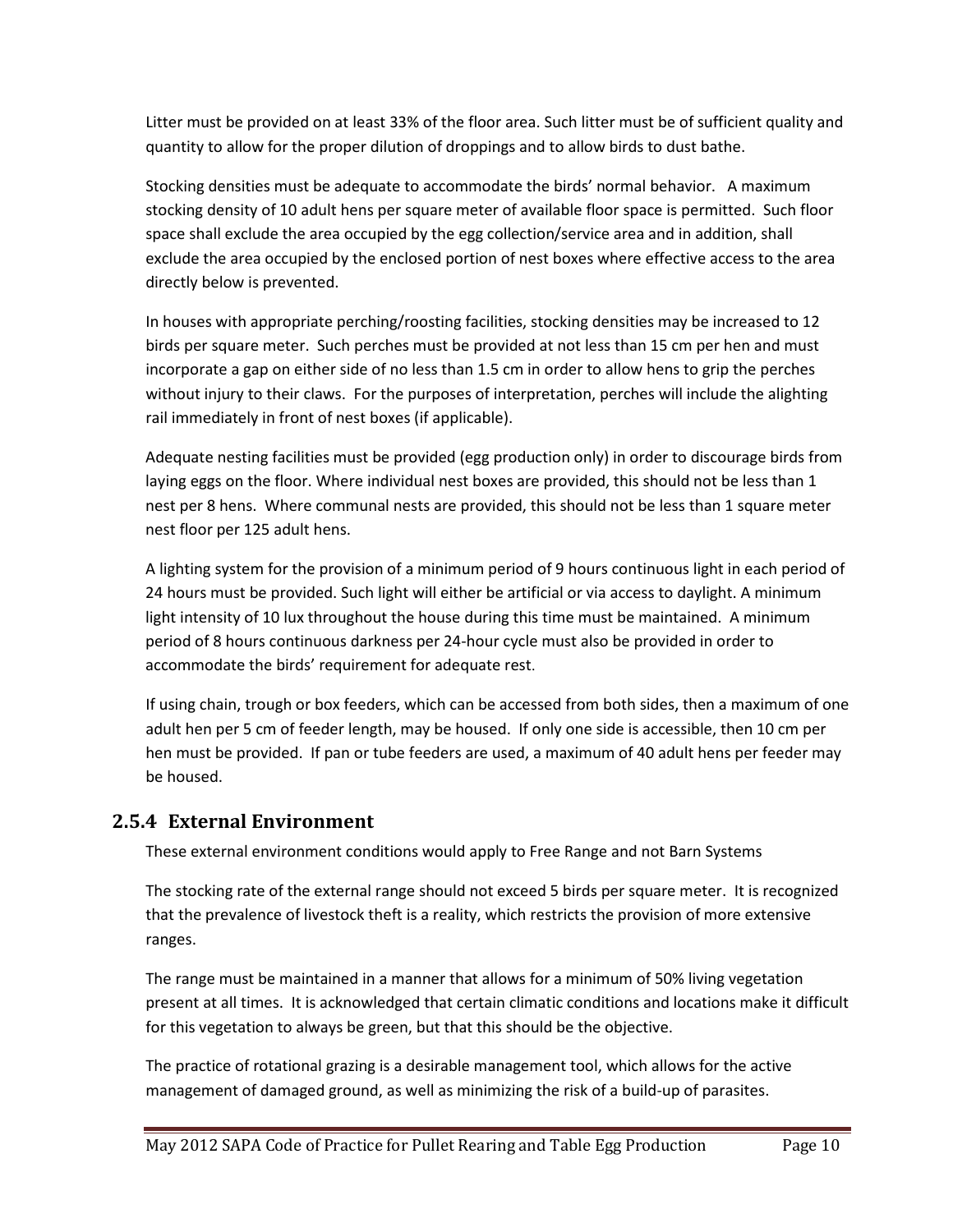External shade by way of either trees or artificial structures must be provided at the rate of 4 square meters shade per 1 000 birds.

In locations where overhead predators frequently occur, provision must be made for outside cover to reduce stress reactions from such sightings.

Fencing should be adequate to provide protection from indigenous terrestrial predators. Domestic animals such as dogs and cats must not be allowed into the enclosed range area

# <span id="page-10-0"></span>**3 Preparation of Poultry Houses**

### <span id="page-10-1"></span>*3.1 Cleaning, Disinfection and Sanitary Break*

Establishment of a cleaning regime after completion and depopulation of a previous flock will help in avoiding future health problems.

Attention should be paid to thorough cleaning of the buildings following depopulation and should include complete removal and disposal of litter from the poultry building and surrounding area.

Following cleaning and disinfecting of the building (including all equipment contained within the building) a sanitary break will assist in avoiding any carry-over of disease to the next flock.

### <span id="page-10-2"></span>*3.2 House Preparation*

Preparation of the building and equipment for the next batch of chickens should always be complete and all equipment fully maintained and operational in time to receive the next group of birds.

## <span id="page-10-3"></span>**4 Management Practices**

### <span id="page-10-4"></span>*4.1 Receiving of Stock*

Before receiving stock the building should have been prepared in accordance with above.

The equipment should be fully serviced and operational and in the case of receiving day old chicks, the building should have been pre-warmed to the required temperature.

Optimum temperature varies for different species, breeds and age. The operators should be aware of the specific requirement for the species/breed under their control.

Birds should have been transported in accordance to the guide below.

Birds shall be removed carefully from the transport containers. Older birds should be handled by supporting them under the body or grabbing by both legs and shall not be carried by more than three birds in one hand by holding both legs.

Any birds that have been injured during the transport of the birds must be placed in a separate area to recover, or if impractical or recovery is unlikely, must be humanely killed.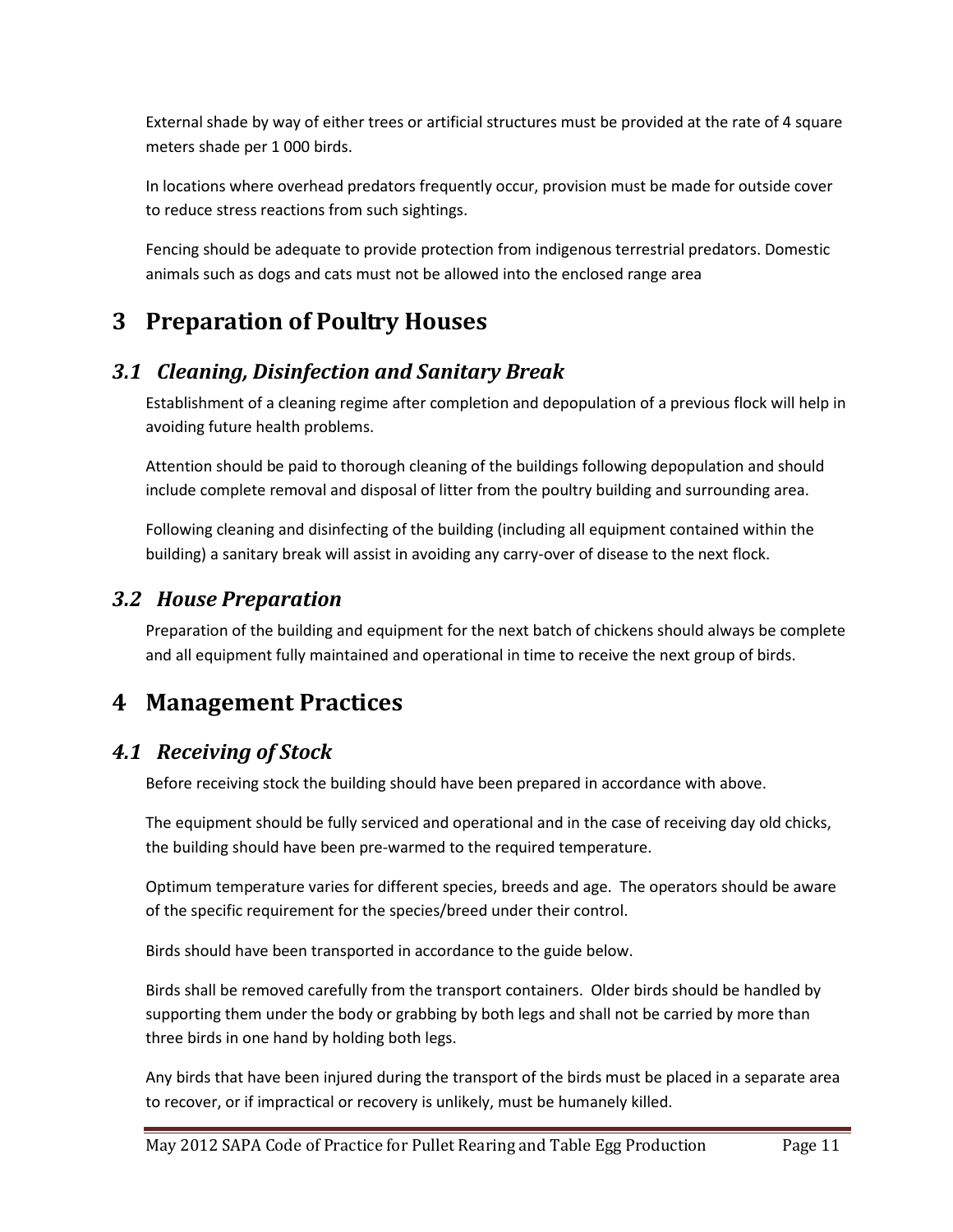The appropriate number of birds shall be placed to comply with the density guides above.

For flocks to qualify for Free Range or Barn production classification, layers must be introduced to the Free Range or Barn system at no later than 130 days of age.

### <span id="page-11-0"></span>*4.2 Temperature Control*

Subject to housing insulation, breed and seasonal variations supplementary heat at gradual decreasing levels is to be applied when brooding chicks until no longer required.

Bird behavior is the best indicator of bird comfort.

As birds mature and become fully feathered, they can withstand and adapt to wider temperature fluctuation (5 to 33 °C). Where extreme high temperatures are experienced, especially under climatic conditions of high humidity, procedures such as increased ventilation and air flow over birds, evaporative cooling equipment, reduced stocking density and supply of cool water, should be considered to deal with such extremes.

Low temperature conditions should not be overcome at the expense of minimum rates of ventilation.

Recognizing the extremes possibilities of weather conditions, house conditions within temperature range of 5 to 33°C and maximum relative humidity of 80% should be aimed at for fully feathered birds.

It is advisable to have a temperature alarm system installed to warn operators of high and low temperature conditions for corrective action to be taken.

It is advisable to record daily maximum and minimum house temperature levels.

### <span id="page-11-1"></span>*4.3 Ventilation Control*

A minimum rate of ventilation is required at all times to provide fresh air and to remove moisture and other metabolic gases from the building.

This minimum rate of ventilation would be dependent on the biomass in the building and the operator shall be aware thereof.

With forced ventilation systems the operator shall be fully trained in how to set up and control the ventilation system.

With open sided buildings the operator shall be fully trained in how to set the curtains or whatever natural ventilation control exists under varying climatic conditions.

Carbon dioxide levels should be kept below 3000 ppm (3%).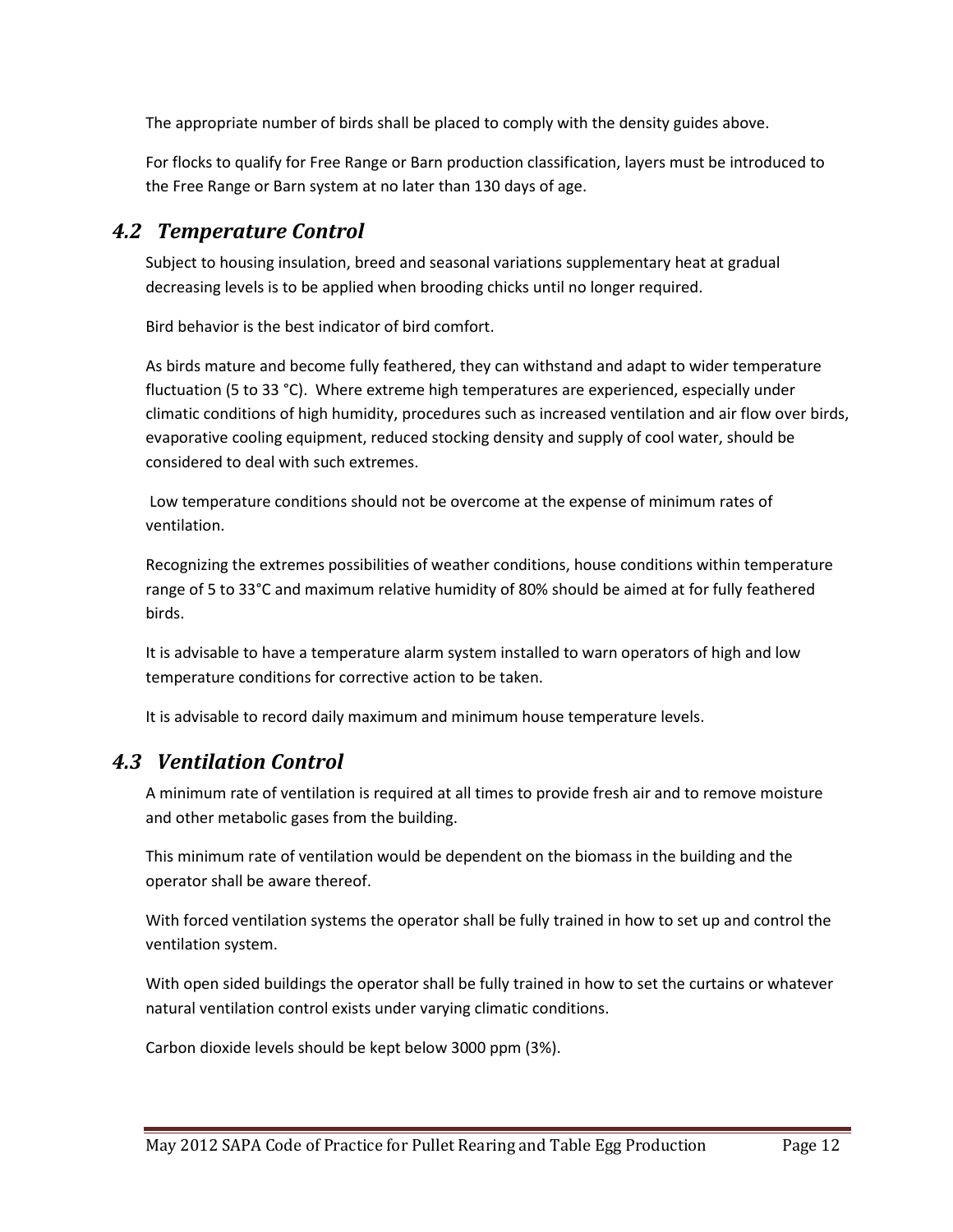The presence of ammonia is usually a reliable indicator of build-up of noxious gasses. A level of 10 to 15 ppm of ammonia can be detected by smell and once this level is reached, corrective action should be taken.

Mechanical ventilated buildings should have a back-up power supply or alternative emergency ventilation systems linked to an alarm system to warn operators of power failure.

### <span id="page-12-0"></span>*4.4 Light Control*

Chicks are started at higher light intensity around (20 lux) for the first couple of days in order to learn to find the feed and drinker systems.

Thereafter commercial rearing pullets are reared on varying light intensity down to 2 lux depending on the housing conditions and breed.

The light intensity should be adequate to allow for birds to feed normally and allow for thorough inspection of the flock.

A minimum artificial light intensity of 10 lux shall be aimed for within any given point in systems where adult birds are kept for the production of table eggs.

Sudden changes in intensity should be avoided as this could lead to flight reaction in some strains.

Various light programs and light intensity for commercial layer birds are prescribed by suppliers of breeding stock and the operator shall be aware of the appropriate program to be applied.

Notwithstanding the above the total light period (artificial plus natural light in open sided houses) shall not exceed 20 hours in the 24 hour day.

### <span id="page-12-1"></span>*4.5 Feed*

Newly hatched chicks must be provided with food within 48 hours of hatching.

Commercial layer pullets in rear would preferably have free access to fresh feed.

Birds should receive a diet that contains adequate nutrients to meet the daily requirement for good health and vitality and in sufficient daily quantities to enable an increase in body weight gain and production which is in accordance with the breed specifications.

Feed should preferably be stored in closed containers and access for vermin and wild birds should not occur.

### <span id="page-12-2"></span>*4.6 Drinking Water*

Newly hatched chicks should receive water within 48 hours of hatching but sooner during hot weather.

Birds should have access to sufficient potable water to meet their daily physiological requirements.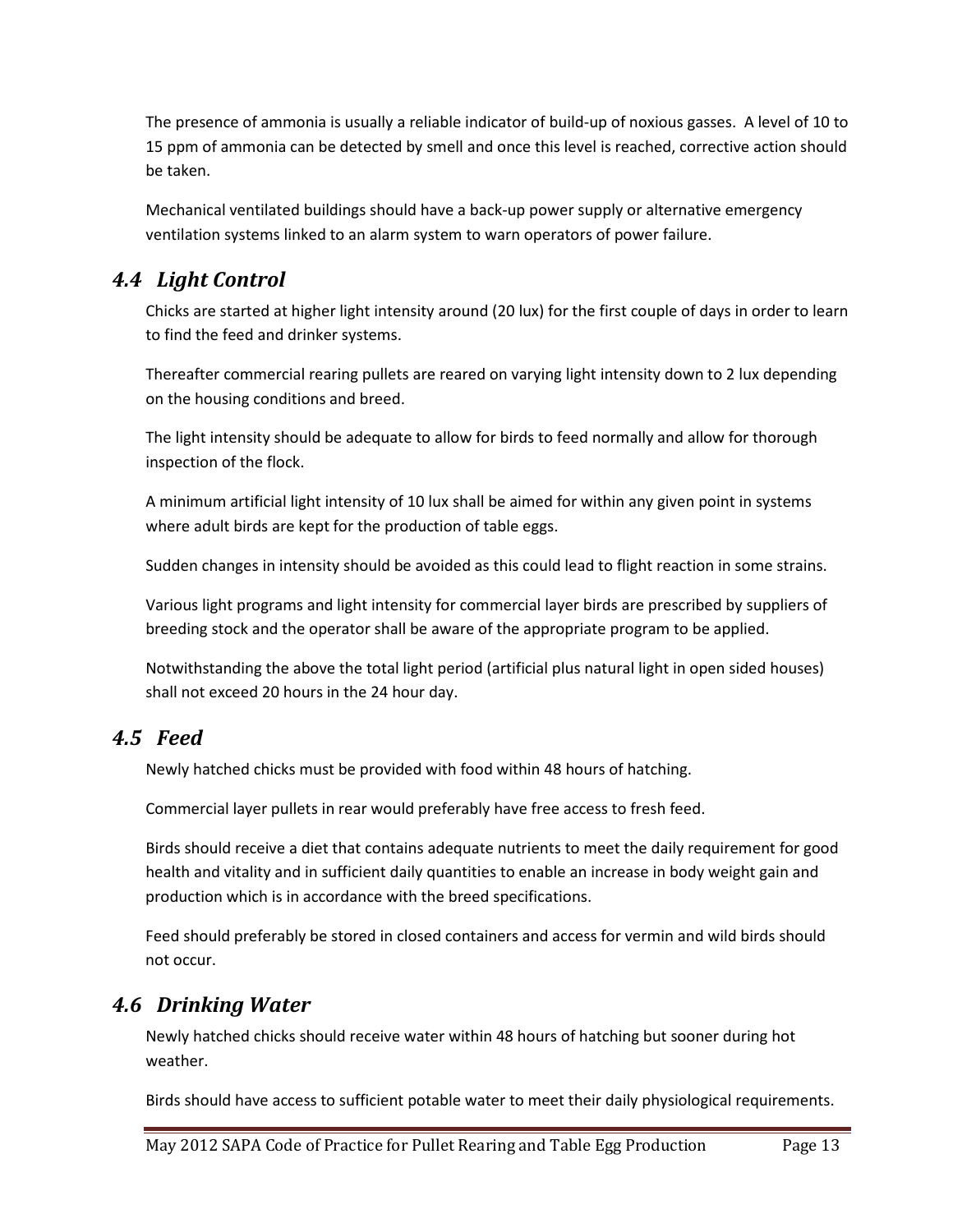In cage rearing birds should have access to a minimum of two nipple drinkers.

Water should be below a temperature at which birds refuse to drink.

The water should be regularly tested for chemical content as well as microbial contamination.

In pens containing less than 100 birds, access to at least two drinkers must be provided.

Where conditions so dictate, adequate provision must be made for the continuous supply of water in sub-zero temperature.

#### <span id="page-13-0"></span>*4.7 Beak Trimming*

The practice of professionally performed beak-trimming is internationally recognized as being a humane alternative to the appalling effects of cannibalism. The continuing need for beak-trimming is being constantly reassessed and it is accepted that as soon as the causes and possible alternate means of preventing cannibalism have been identified, the phasing out of this practice will be a welcome development.

When beak trimming is to be applied it should be done at as young an age as possible.

Beak trimming must be performed only by a trained operator who is completely competent in the procedures using equipment that has been properly maintained.

#### <span id="page-13-1"></span>*4.8 Supervision*

Bird supervision should only be performed by adequately trained staff.

Birds should be inspected at least twice every 24 hours and corrective action taken to correct any husbandry deficiencies detected.

Although the frequency and level of inspection should be in accordance with the welfare risk of the birds, a thorough inspection should occur at least once a day for every flock once the critical period of brooding has been completed.

Inspection frequency should be increased during periods of adverse conditions such as high or low temperature or ill health.

During such checks particular attention should be given to bird comfort and proper functioning of all equipment. Any malfunctioning equipment should be attended to and corrected immediately.

In floor systems any wet litter should be removed immediately and corrective action taken as to the cause of the wet litter. Litter should not be allowed to become caked and hard.

In cage systems manure will be removed in accordance with the particular system in use.

During flock inspection any sick or injured birds are to be treated promptly or killed humanely by dislocating the neck by personnel who have been trained to do so.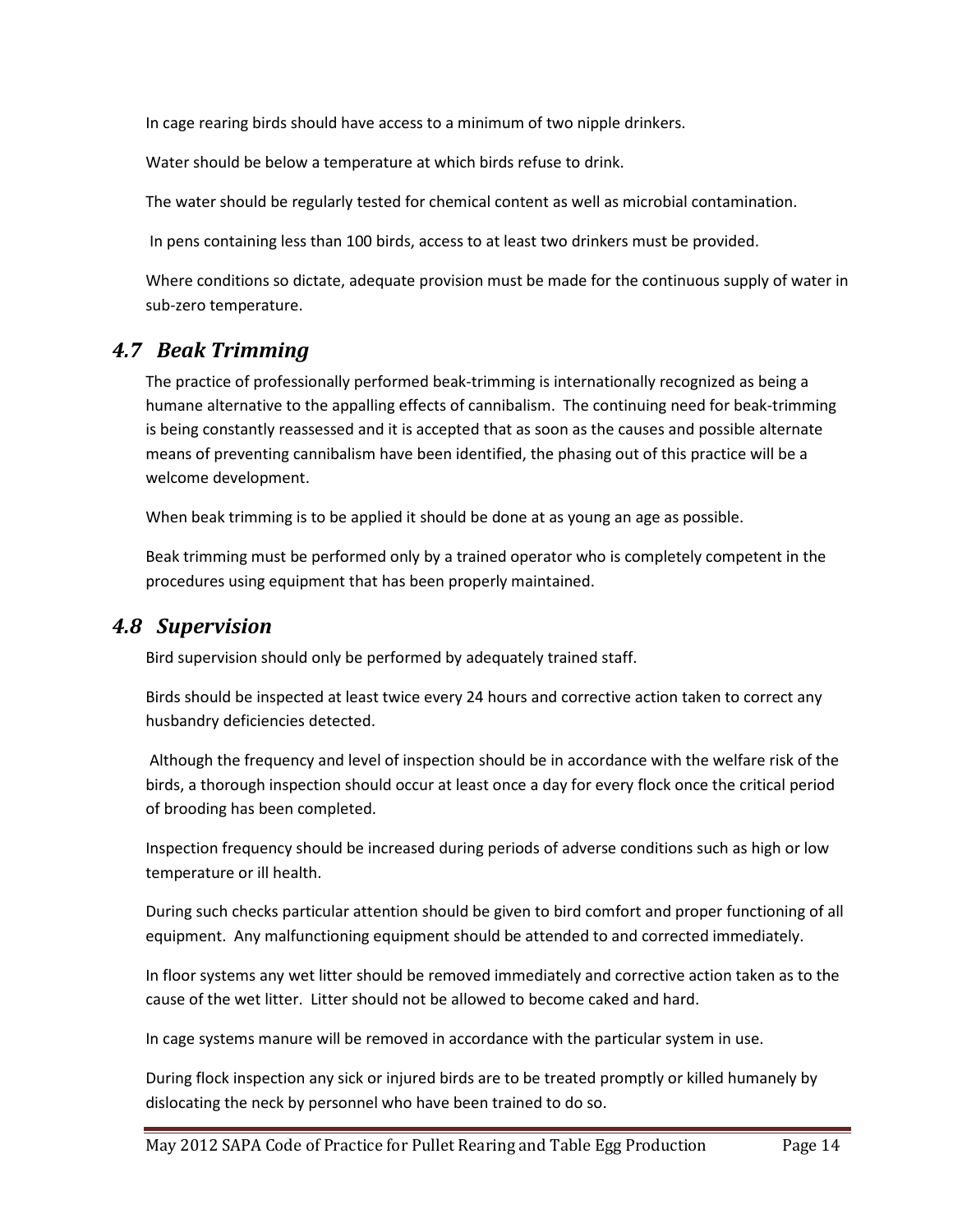Dead chickens are to be removed daily and disposed of in an appropriate manner.

Flock supervision should include periodic checks for the presence of internal and external parasites. Should such parasites be detected, corrective treatment must be administered immediately.

Live chickens with clinical signs of disease or flocks with abnormal high mortality rates shall be handed over to a veterinarian or diagnostic laboratory for diagnosis and recommendations for treatment should be followed immediately.

The use of antimicrobials is covered more comprehensively in Appendix 3.

In the event where administration of a suitable drug for strategic treatment of a disease is necessary, only drugs registered in terms of the relevant Acts will be used and the prescribed withdrawal period that may be applicable will be adhered to.

The use of antimicrobials is covered more comprehensively in Appendix 3.

### <span id="page-14-0"></span>*4.9 Access to External Environment in Free Range Production*

In Free Range production, birds must have access to the external range for a minimum of 6 hours per day, during natural daylight hours. It is accepted that it is counter-productive for birds to be outside during periods of extreme weather. Routine external access may therefore be restricted at such times.

In Free Range production, access to external range should be provided by means of doors, gates or popholes. When popholes are used these should be at least 35 cm high and 40 cm wide and allowance must be made for at least 2 meter per 1000 birds.

### <span id="page-14-1"></span>*4.10Transporting of Birds*

When commercial pullets close to onset of lay are to be moved from rearing to laying facilities, the following principles in birds transfer shall be applied:-

The driver of the vehicle transporting poultry shall be a responsible person with a valid and appropriate driver's license.

The drivers of vehicles used for transporting birds shall be trained in the welfare issues affecting poultry during transportation.

The driver shall have telephone numbers of the owner of the vehicle and birds as well as appropriate emergency telephone numbers that may be required at any time during a journey and the means to contact the designated persons who can assist in an emergency.

Drivers shall at all times be able to perform their duties in an expert and responsible manner.

Drivers shall not handle a vehicle in a manner that might cause the transported animals to slip, fall or suffer injury. The safety and welfare of the animals shall never be ignored or disregarded.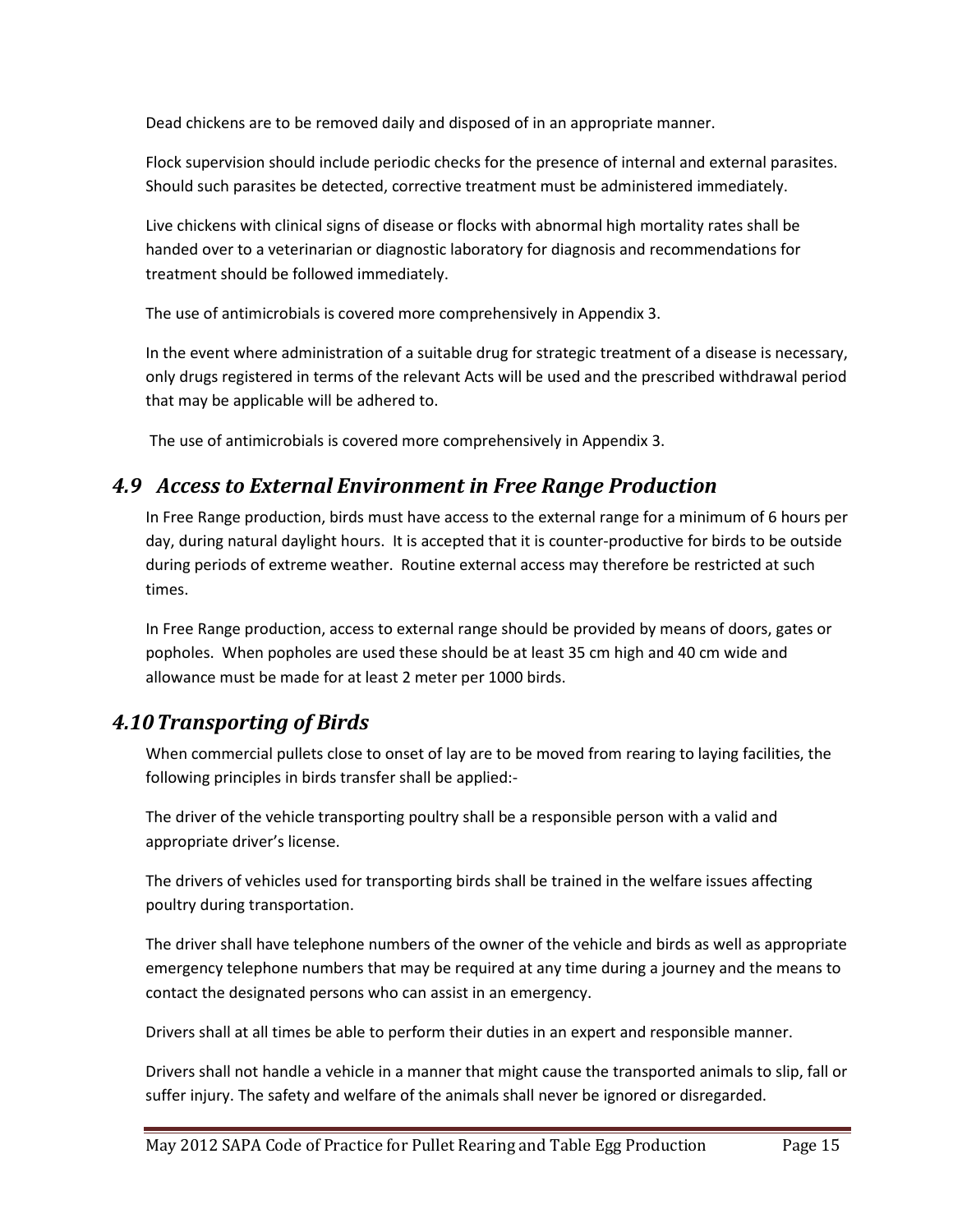Chickens shall be transported in roadworthy vehicles, which are suitable for the transport of poultry.

Stops en-route shall only be made when absolutely necessary. When stops are made in hot weather, the vehicle must be parked in the shade where possible or for very short periods when in the sun.

In the case of a truck breakdown which could result in a subsequent rise in temperature in the load space, the load shall be off-loaded if the system permits or at least partially off-loaded so as to increase the space between crates or trolleys to accommodate the circumstances.

In the case of an accident the extent of the accident and particular circumstances will dictate the appropriate action to be taken.

Vehicles used for the transportation of live poultry over long distances must be constructed in such a manner so as to protect the poultry against adverse weather conditions during transportation as well as a breakdown.

The chickens should be loaded into clean standardized transporting crates (770 mm long x 500 mm wide x 300 mm high) or purpose-made wire mesh cages in trolleys.

All the containers should have a lid or door that can be secured to prevent the chickens from escaping.

Birds should be caught individually and handled by both legs or fully support of the body. Not more than 3 birds per hand may be carried per person at any one time. Birds should not be thrown in the air between handlers prior to being placed in crates.

The containers should prevent protrusion of the head, wings and legs. Handlers should ensure that no body part is trapped outside the crate when the crates are loaded.

The number of chickens per crate should correspond to the floor space and body size of the transported chickens, with due regard to environmental conditions and duration of transport. The maximum density should not exceed 55kg body mass per square meter.

The journey should not exceed 24 hours.

Portable transporting crates with live chickens should preferably be moved in a horizontal position. Crates should not be thrown or dropped.

A tie-down device preventing containers from overturning must be used.

#### <span id="page-15-0"></span>*4.11Egg Collection*

Eggs produced by all the production systems are intended to be used for human consumption and should be handled accordingly.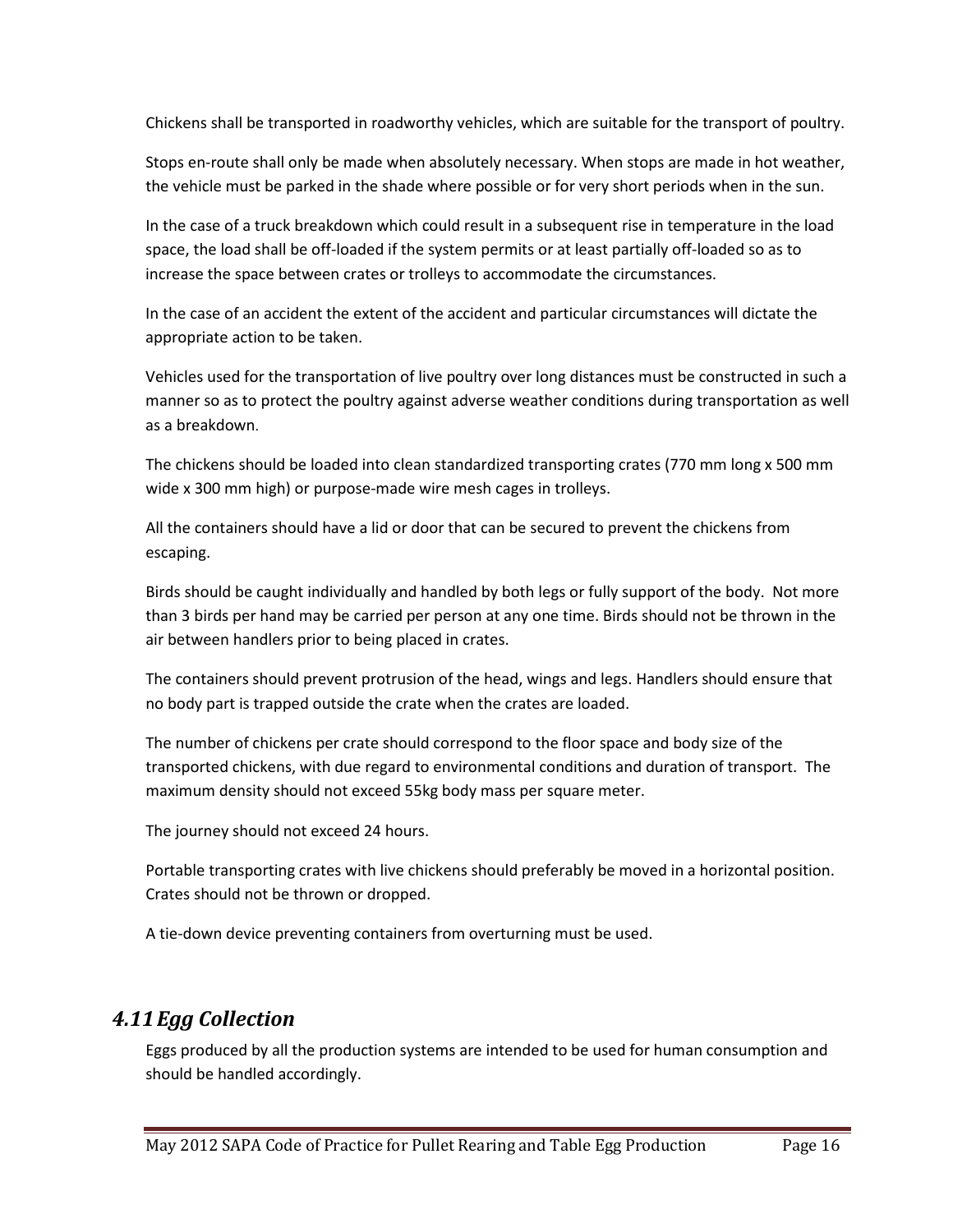Eggs should be collected regularly from the system (at least once per day) and placed in clean and dry handling equipment.

In the case of cage systems the cage floors and the egg handling system should be kept clean.

In Free Range and Barn systems the nest boxes and nest material should be kept clean.

Eggs are to be handled gently so as to avoid fine cracks

Dirty, broken, cracked leaking and any other abnormal eggs should be collected in separate equipment and should not be used for human consumption.

Eggs should be stored in appropriate holding rooms in which temperature fluctuation is kept to the minimum.

### <span id="page-16-0"></span>*4.12Moulting of Birds*

Methods of moult inducement which deprive birds of water for more than 24 hours or feed for more than 48 hours shall not be allowed.

The use of high fiber diets is acceptable provided that birds consume at least 40 to 60 g per day.

Induced moulting shall only be carried out on healthy birds under close management supervision and conditions that will not cause undue stress.

Moulting shall not be artificially induced in any Free Range or Barn production.

### <span id="page-16-1"></span>*4.13Disposal of End of Lay Birds*

The disposal of end of lay birds is covered more comprehensively in the Live Bird Sales Code of Conduct (Appendix 1).

Of particular note for producers is to preferably conduct live bird sales away from the layer farm, especially in the case of multi aged operations and not allow live bird buyers onto or close to the farming operations

# <span id="page-16-2"></span>**5 Health Control**

### <span id="page-16-3"></span>*5.1 The Establishment*

The farming facilities should preferably be well separated and isolated from other poultry.

The building should preferably be single purpose entity and ideally operated on an all-in, all-out replacement basis with a single age group.

The farm or site should be fenced off by at least a stock fence and no grazing animals should be allowed within the perimeters of such fence.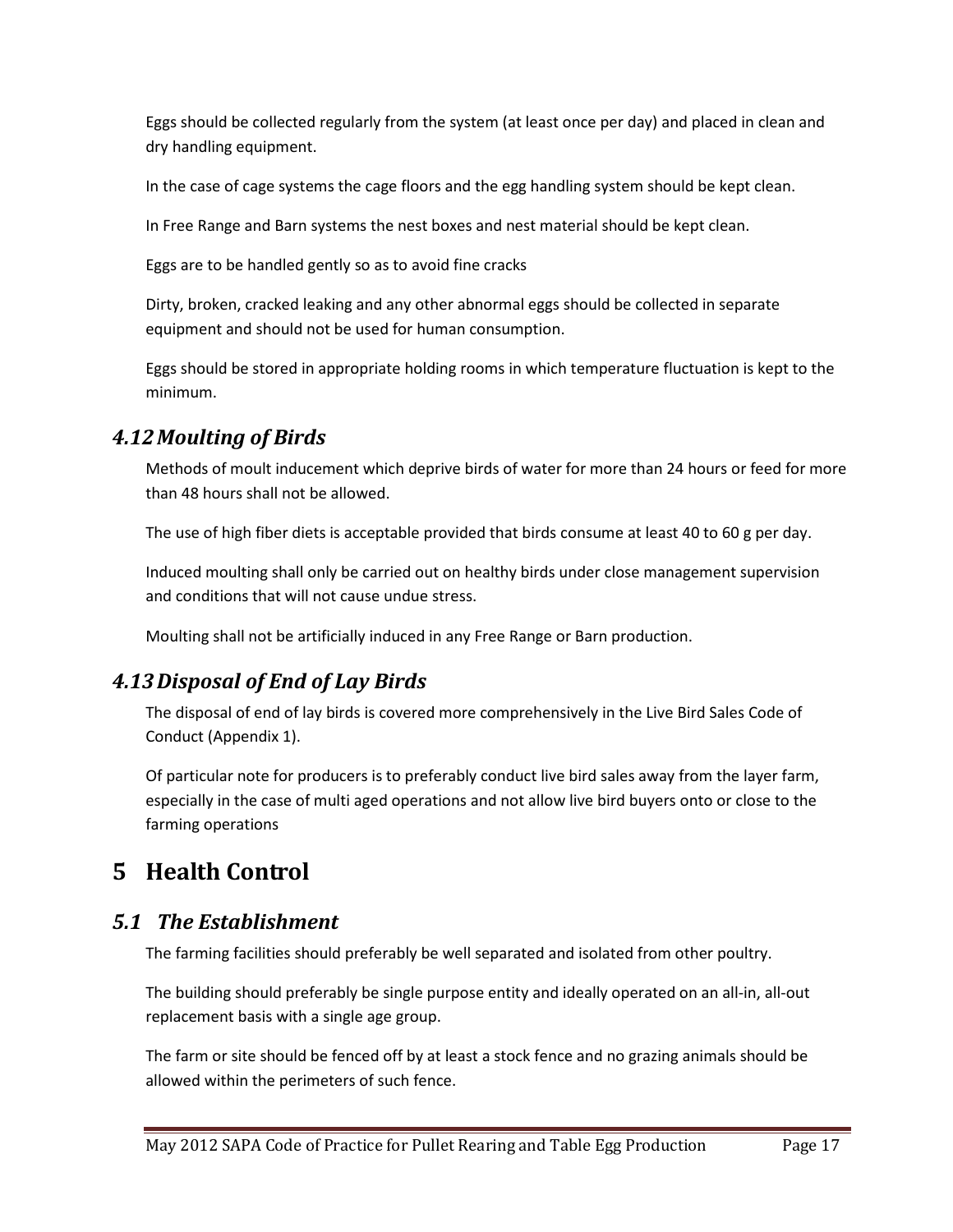The area immediately surrounding the poultry houses should be free of vegetation and debris and if grass is grown between buildings, it should be kept short.

Appropriate biosecurity measures for all staff and visitors entering the premises, which could include showering and changing of clothes should be adopted.

Change of clothes is regarded as being the absolute minimum measure to be applied for pullet rearing farms.

Buildings should be free of vermin and not accessible to wild birds.

Vermin and wild birds should not have access to feed storage.

Domestic animals should not be allowed access to the fenced area.

### *5.2 Flock Health*

<span id="page-17-0"></span>Management should have ready access to a veterinarian who is experienced in dealing with poultry.

The environment provided must be conducive to good flock health as well as providing the necessary protection from pain, injury and disease.

Operators responsible for the care and wellbeing of poultry should be aware of the signs of ill-health or distress and corrective action implemented immediately.

Where causes of ill-health or distress cannot be identified professional advice from veterinarians or other trained and qualified advisers should be sought.

All medication should be prescribed by a qualified veterinarian and such medication should be applied strictly in accordance with manufacturer's instruction unless otherwise advised by the veterinarian concerned.

The use of antimicrobials is covered more comprehensively in Appendix 3

Birds with an incurable sickness or deformity should be removed from the flock and killed humanely by a competent person properly trained to do so.

### <span id="page-17-1"></span>*5.3 Records*

Vaccination, health and any laboratory records shall be kept for all flocks.

Such records shall be kept for inspection for the normal expected lifetime of the birds or flock.

### <span id="page-17-2"></span>*5.4 Vaccination*

Producers involved in the production of commercial pullets intended for the use in producing eggs for human consumption should operate an effective program as advised by a veterinarian with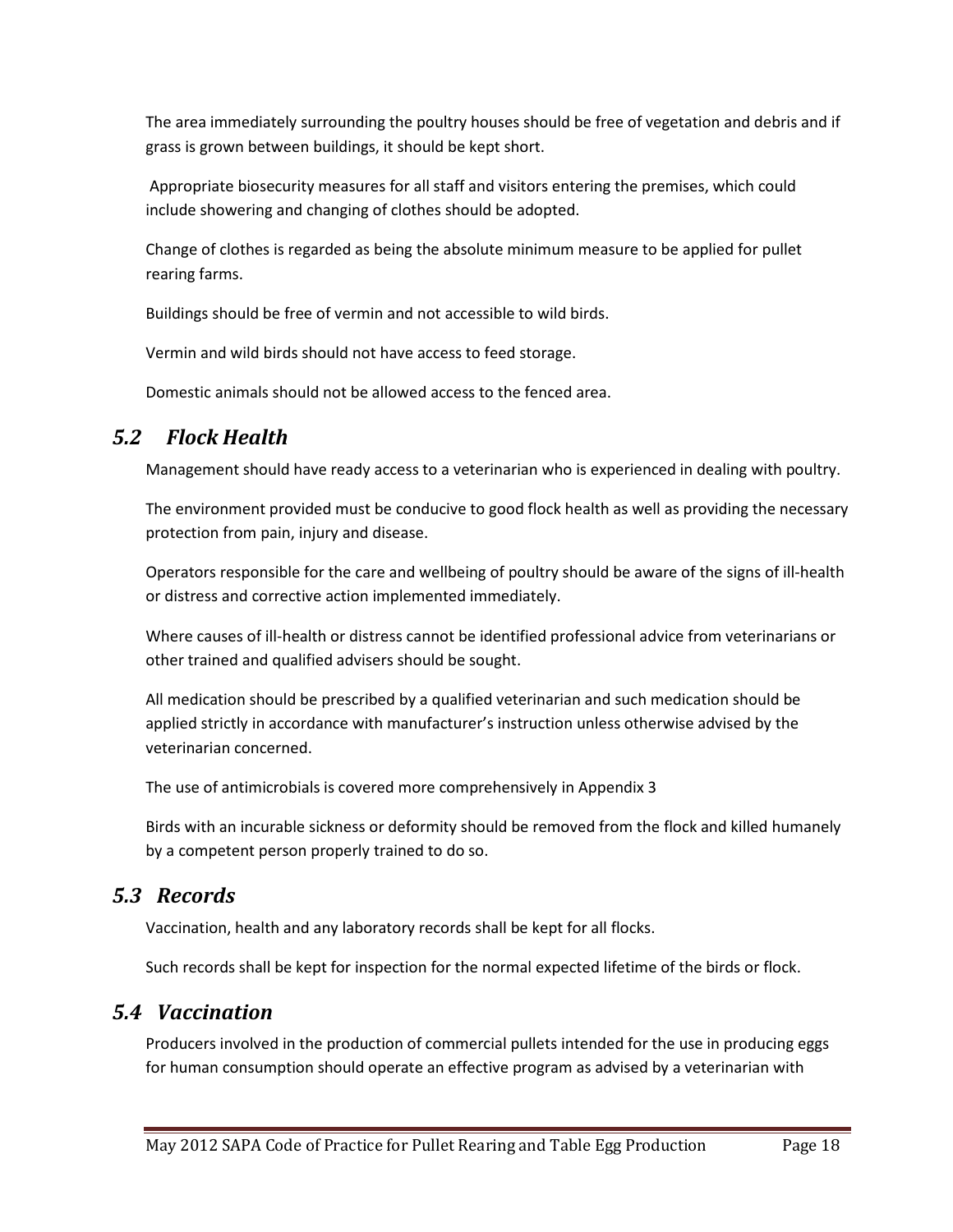poultry experience to prevent outbreaks of infectious disease, especially diseases and pathogens which could affect humans.

Vaccinations and other treatments prescribed by a veterinarian shall only be undertaken by properly trained and skilled staff.

### <span id="page-18-0"></span>*5.5 Blood testing*

Regular serological testing of flocks as may be prescribed by a qualified veterinarian is advisable in disease control.

The health status, serological test results and vaccination program applied should be made available to the customers of farms producing point of lay pullets which are intended to be used for the production of table eggs.

### <span id="page-18-1"></span>*5.6 Parasite, Vermin and Insect Control*

Birds kept in intensive systems are often subjected to a buildup of parasites. Appropriate control measures as advised by a veterinarian should be in place to combat such infestation.

Birds should be constantly monitored for other internal parasites such as worms and corrective treatment measures taken as prescribed by a veterinarian.

A well planned vermin control program should be in place taking in account particular circumstances of the operation.

Fly breeding should be controlled to the very minimum.

The cleaning and disinfecting program followed at the end of the cycle should incorporate the application of an insecticide to control litter beetle infestation.

### <span id="page-18-2"></span>*5.7 Biosecurity – People*

Biosecurity on farms is of the utmost importance to ensure healthy flocks perform according to the required standards and to prevent transition of diseases to other farms within the industry.

People movement is one of the main means of transmitting disease between flocks or farms. There are different aspects of biosecurity relating to people movement in poultry operations including physical biosecurity.

Appendix 2 sets out a general practice to be followed.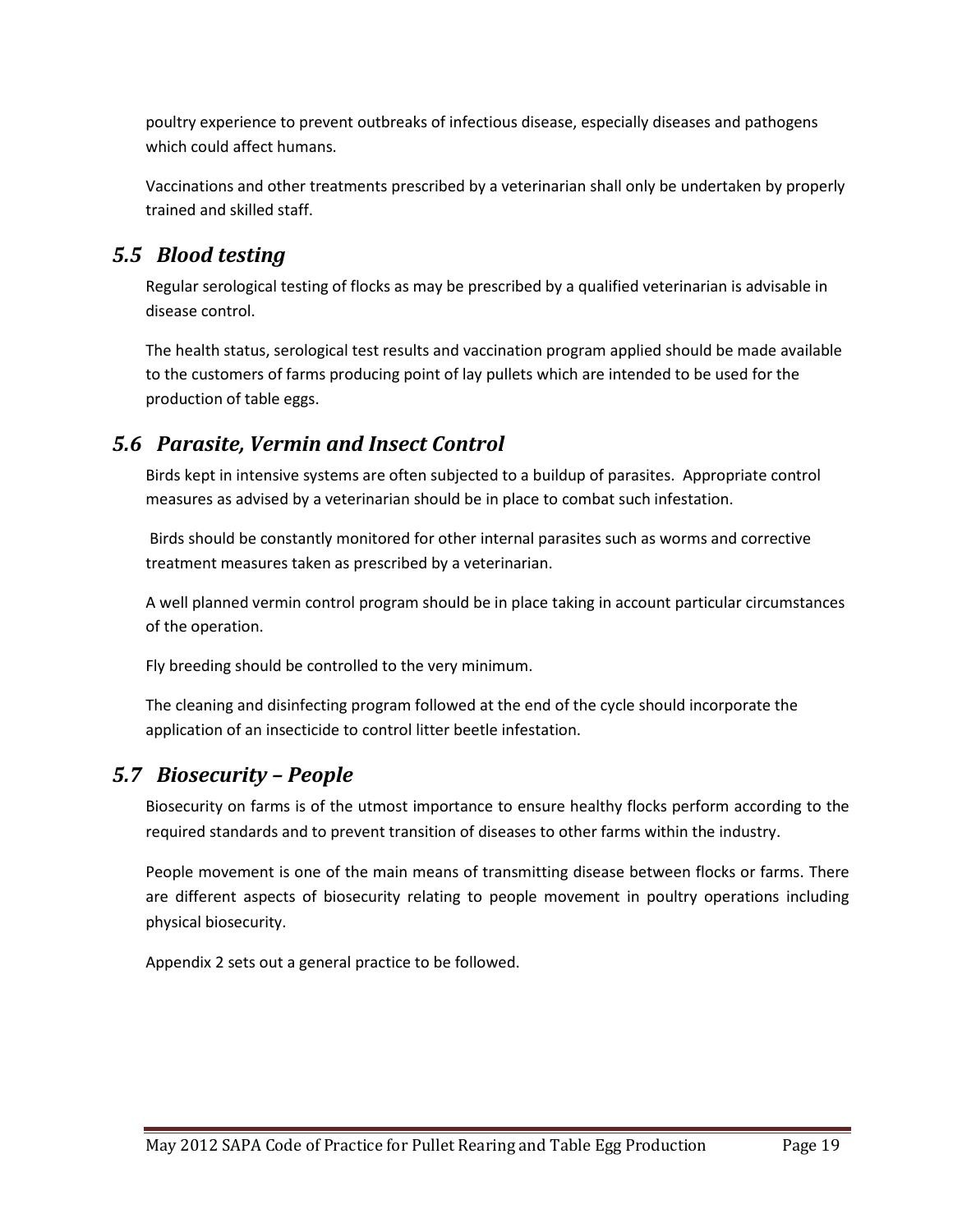# **6 Appendix 1 LIVE BIRD SALES CODE OF CONDUCT**

#### <span id="page-19-0"></span>**INTRODUCTION**

The purpose of this document **is** to regulate and improve conditions relating to the sale and handling of live birds which may include culls during production, end of lay culls and live broiler sales.

It is intended that all SAPA members who are live bird sellers will display a poster sized copy of this code at their sale premises and that a copy of this code will be given to live bird buyers with each live bird sale. Where there is a fixed purchase arrangement between a live bird buyer and the seller it is not necessary to hand out a copy of this Code with each sale but only initially and whenever the Code is amended. The sellers will also hand out copies of the NSPCA pamphlets to their customers for onward transmission to the live bird retailers.

The live bird sellers are also required to keep a register of birds sold with the register containing the quantity of birds sold, the purchaser's details (sufficient that it is possible to contact the buyer) and the health records/status of the birds sold (defined as copies of all records held on farm).

Invoices and the normal health records for birds should suffice for this register as long as they contain the information in the attached declaration else this declaration may be used. Initially this information should be supplied quarterly and SAPA will collate this information and compile a national register of live bird buyers. SAPA will thereafter, in consultation with the NSPCA, use it to attempt to educate the live bird buyers and their customers on proper animal husbandry practices at their lairages. Once we have practical experience of the use of this Code the frequency of submission might be reduced.

As a general bio-security condition it is recommended that for all multi age sites live bird sales take place from a dedicated sale area outside of the bio secure zone and that no live bird buyers are allowed into the production facilities. In the case of single age sites the additional costs and welfare risks of multiple movements should be weighed up against the bio-security risks.

The requirement for vaccination and health declarations may seem onerous but as these birds are transported across provincial boundaries it is in the industry's own interest to better manage the transmission of diseases around South Africa.

This code is designed to apply to both the sale of live broilers, culls during production, depleted broiler and layer breeders and depleted commercial laying hens. As the weight of broiler breeders and commercial laying hens and layer breeders differs considerably there are separate specifications where applicable to allow for these weight differences.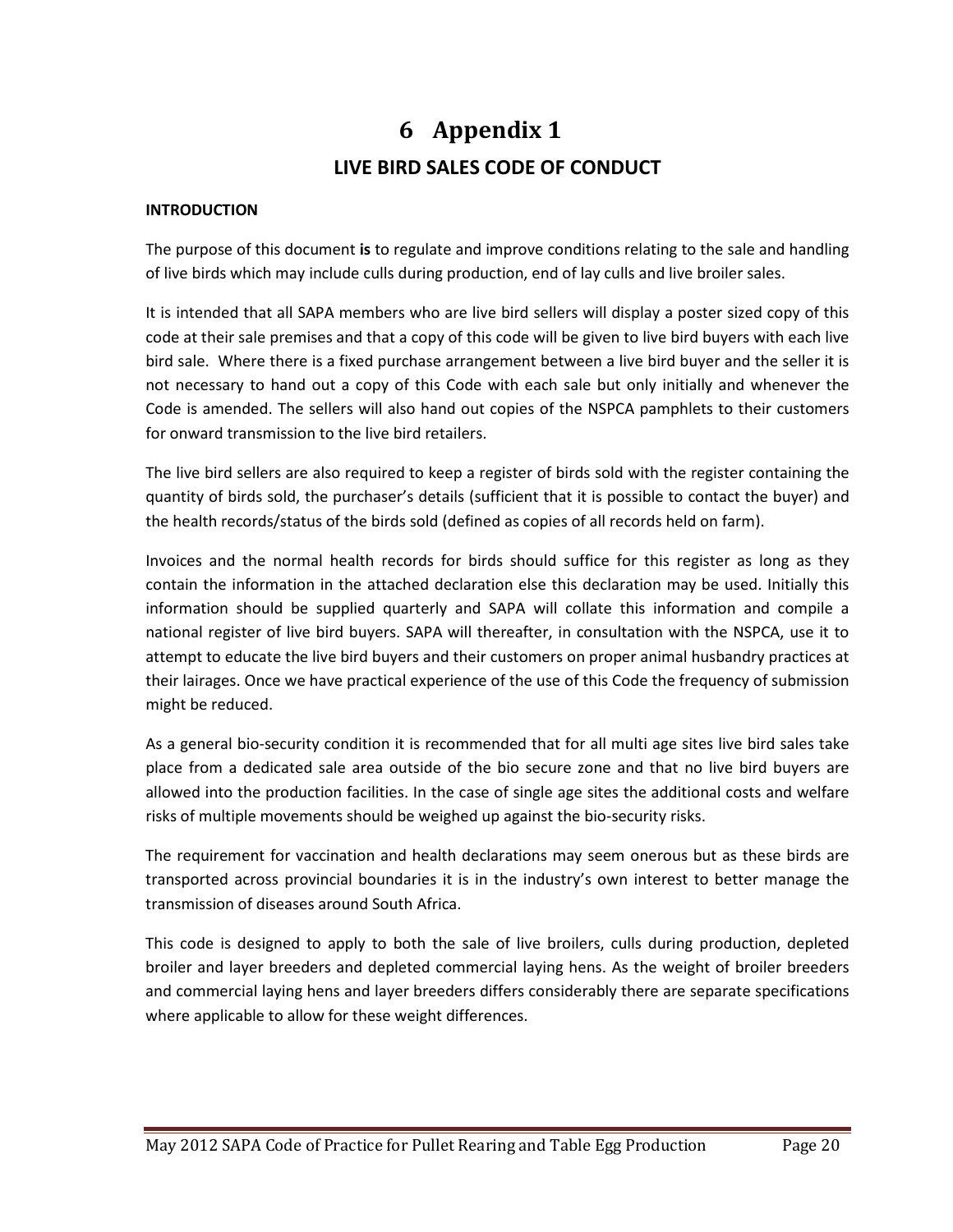#### **CODE**

- 1. All paperwork should be completed prior to catching and loading so that the vehicle may leave the premises immediately after loading is complete.
- 2. With each batch of birds the depleted bird buyer will receive a health declaration stating that the birds originate from a flock which conforms to the requirements as per the following DAFF approved documents:
	- Movement control protocol in case of an outbreak of Newcastle disease
	- Movement control protocol in case of an outbreak of *Salmonella* Enteritidis or *Salmonella* Gallinarum / Pullorum
	- Contingency plan in the case of an outbreak of Notifiable Avian Influenza and
	- Are free of visible signs of disease at the time of catching
- 3. During hot weather, birds should be loaded and transported during the cooler parts of day either in the early morning, late afternoon or at night.
- 4. The birds should not be deprived of feed and water before transport. During the transport phase the birds must not be without food or water for more than an absolute maximum of 24 hours measured from the time of last feeding / drinking to placement in the retail live bird seller's lairage with accessible feed and water. This condition must be applied with discretion as the welfare implications of handling birds immediately post feeding must also be considered.
- 5. The birds are to be transported in clean and sanitised standard size crates (770mm long, 500mm wide, 300mm high), in trolleys or in containers that qualify for use in terms of the relevant part of SAPA's Code of Practice. This applies to both the producer and the live bird buyer. Live bird sellers should not allow the loading of birds into damaged or otherwise unsuitable containers and are also responsible to ensure that stocking densities do not exceed the guideline limits.
- 6. The number of birds per standard size crate should not exceed 6 broiler breeder birds and 10 layer birds. During hot weather the number should be reduced to 5 for broiler breeders and 9 for layer birds. If other containers are used a similar stocking density should be applied.
- 7. Birds are to be treated with respect and dignity.
- 8. Birds injured on the farm must be killed humanely, cervical dislocation being an acceptable practice, conditional to the farm having staff competent to carry out the procedure. Any birds injured during transport may not be sold but must be humanely disposed of.
- 9. Birds must be caught individually. Birds will only be handled by their legs and not any other part of the body. Not more than 4 hens may be carried per person at any one time.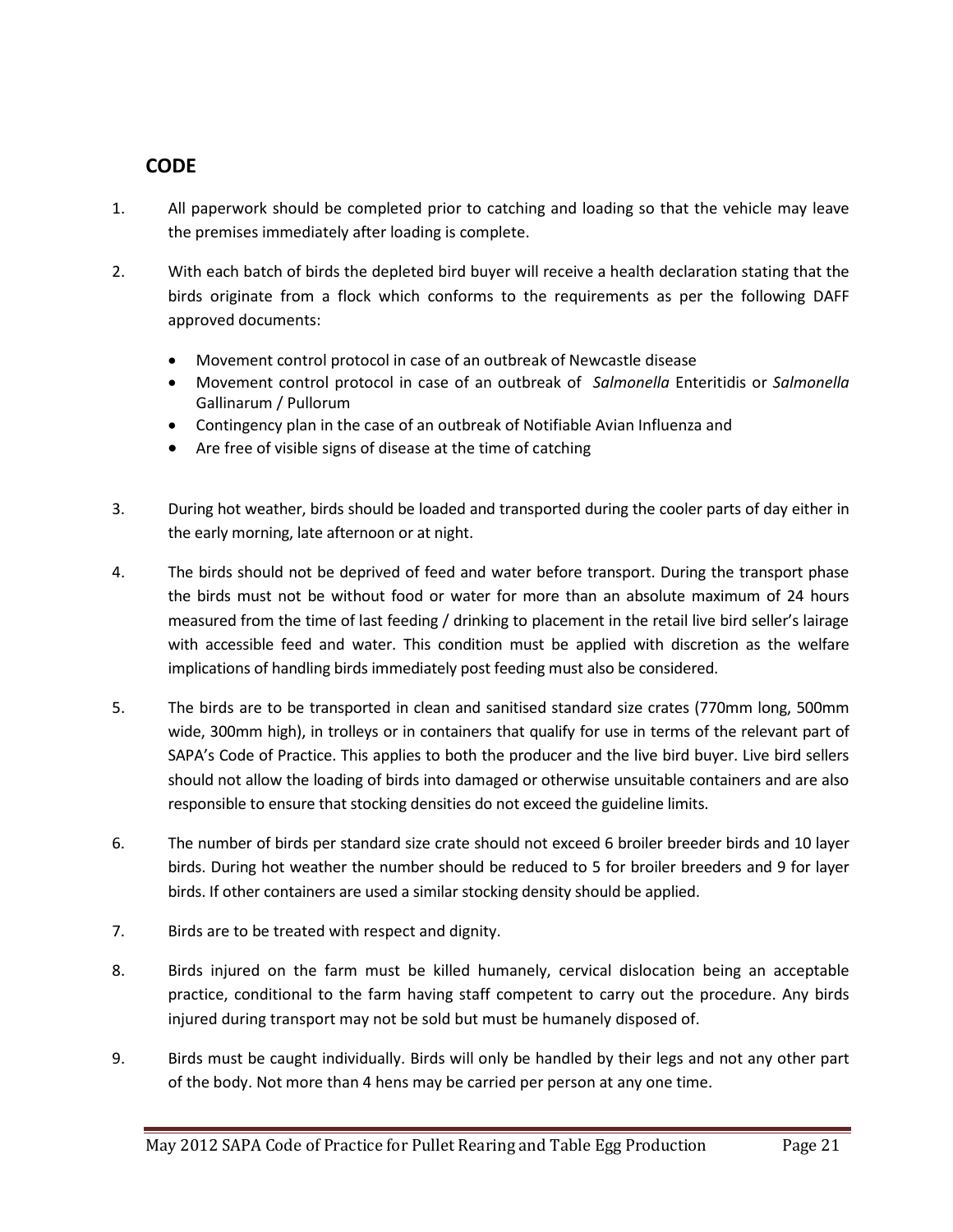- 10. The legs of the birds will not be tied as a measure of restraint when sold by any of the live bird sellers, live bird buyers or the retail live bird sellers.
- 11. The onus is on the live bird buyer to insist on healthy birds and not accept any visibly sick (or injured) birds.
- 12. The live bird buyer must ensure that the containers are properly secured on the vehicle before it leaves the premises and ensure the birds cannot escape from crates/containers during transport.
- 13. The birds must be taken to a lairage where food, water and shelter is provided or to an abattoir.
- 14. All birds must be kept in similar conditions to those in which they lived their productive lives i.e. floor based birds must be kept on floor systems and caged birds must be kept in cages. If held for longer than 24 hours in a facility, broiler breeders must be allowed free movement in a pen large enough for the purpose, this being defined as 6 birds/  $m^2$  (ca. 27kg/m<sup>2</sup>). If layer hens are to be held for longer than 24 hours in a facility they should be kept in cages complying with the SAPA Code of Practice specifications (currently 450cm²/bird floor space).
- 15. When abnormal rates of mortality occur after receipt of birds, the local State Veterinarian, or the Poultry Reference Centre at the Faculty of Veterinary Science, Onderstepoort or a consulting veterinarian should be requested to investigate the cause of the mortalities and to report to the original seller as well as the buyer.
- 16. All mortalities should be disposed of in line with local health regulations.
- 17. No mortalities will be sold or made available for human consumption.
- 18. At lairages instant decapitation (or cervical dislocation if competent staff are on site) is accepted as a means of culling injured or sick birds.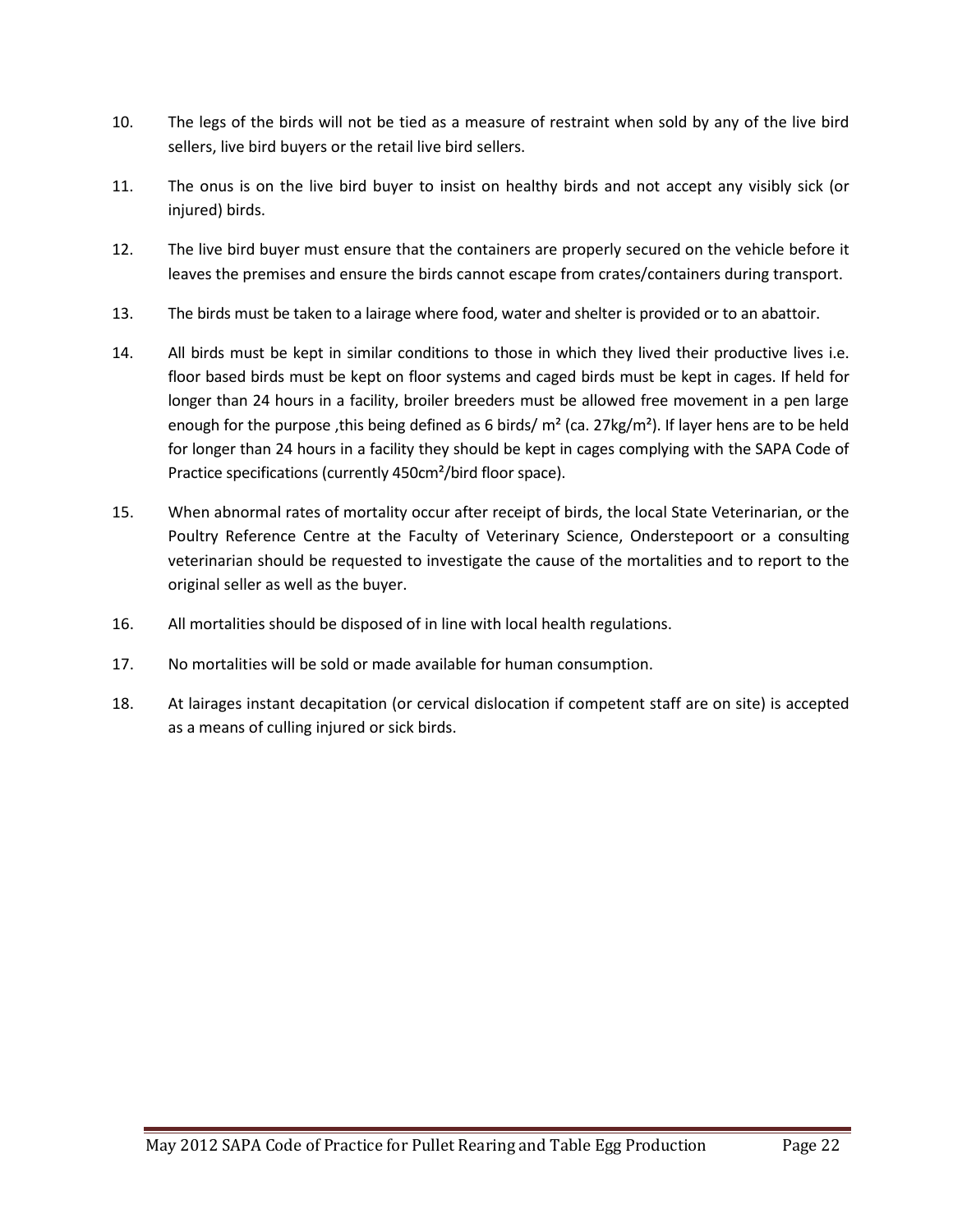#### **DECLARATION WITH REGARD TO LIVE BIRD SALES**

We hereby affirm, that at the time of catching, the flock from which the live birds to which this declaration pertains:

- 1) Were free of visible signs of disease and no abnormal mortalities have been reported in the flock of origin in the preceding 30 days.
- 2) Have been tested for notifiable Salmonellae according to the "Salmonella Movement Protocols" and complies with the requirements in the protocol.
- 3) Have been tested for notifiable Avian Influenza according to the "Contingency Plan in the case of an outbreak of notifiable avian influenza (NAI)" and complies with the requirements in the document.
- 4) Have been tested for Newcastle Disease according to the "Movement Control Protocol in case of Newcastle disease" and complies with the requirements in the protocol.
- 5) Have been handled in accordance with the current SAPA Code of Practice for Live Bird Sales.

#### **Date & time of feed withdrawal:**

**Date & time of water withdrawal:** 

**Date & time of departure from farm of origin:** 

#### **SELLER'S DETAILS**

**Type of stock: Broiler breeders / Broilers/ Layer breeders/ Spent layer birds** 

**(strike through whichever is not applicable)**

**House of origin:**

**Site of origin:** 

**Farm of origin:** 

**Magisterial district:** 

**Responsible person:** 

**Contact details: (tel / cellphone number) Signature: : ………………………………………………**

**BUYER'S DETAILS**

**Destination:**

**Magisterial district:**

**Responsible person: Signature: ……………………………………………………**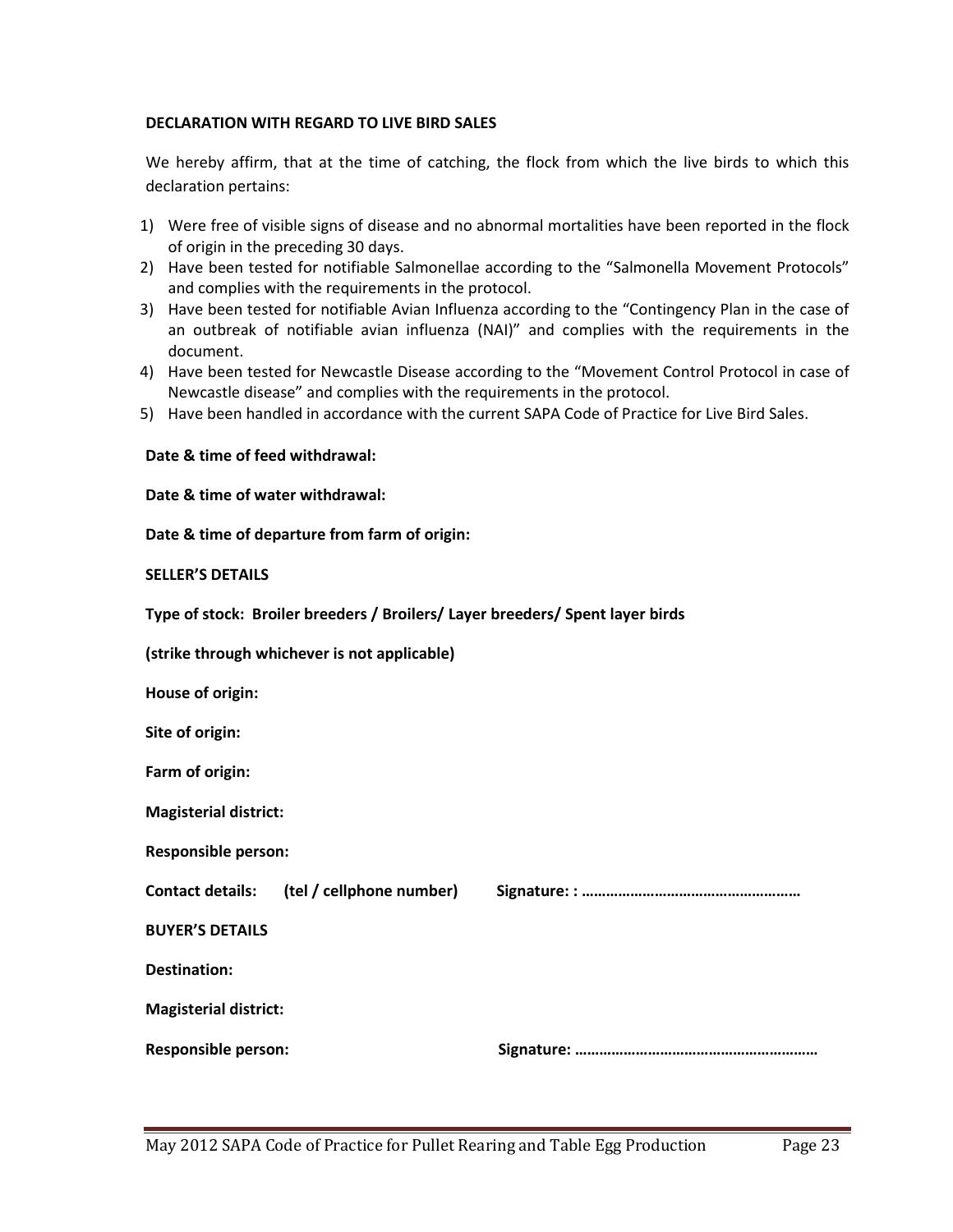# <span id="page-23-0"></span>**7 Appendix 2**

### **BIOSECURITY ON POULTRY OPERATIONS - PEOPLE**

Biosecurity in all poultry operations is of the utmost importance to ensure healthy flocks perform according to the required standards.

People movement is one of the main means of transmitting disease between flocks or farms. There are different aspects of biosecurity relating to people movement in poultry operations including physical biosecurity and procedural biosecurity.

- Geographical situation and lay-out of poultry operations.
- Restricted admission (e.g. functional fence with gates that can be locked, access control, visitors allowed only on appointment).
- Transit facilities (e.g. at the office) where private clothes and foot wear are exchanged for farm clothes and foot wear, reduce the risk of diseases being carried onto the farm on clothing or shoes.
- Shower facilities must provide effective separation between the "private clothes area" and the "site clothes area"
- Leave watches cell phones etc. outside the site.
- Spectacles must be disinfected.
- If vehicles are not disinfected, it must be left at a safe parking area a distance away from the poultry houses.
- Managers/visitors/service personnel should preferably restrict themselves to only one farm per day. The generally accepted practice of moving between flocks in a sequence from young to old or from healthy to sick unfortunately presents some risk as well. (Young birds may be infected with infectious agents not present in older birds; clinically healthy birds may be asymptomatic carriers of disease) However, moving in this sequence is undoubtedly better than moving at random
- Golden Rule: Restrict visitors to the absolute minimum.
- Unfortunately it is sometimes inevitable that visitors (e.g. Veterinarians, technicians, electricians etc.) have to visit more than one site per day. In these instances they must preferably shower in and out at every site. They must work in a young-to-old and/or healthy-to-sick sequence. NOBODY should be allowed to visit a healthy site after they have been to a diseased site.
- Foot wear disinfection or changeover of foot wear should be in place where required.

The people movement matrix can be used as a guideline to manage people movement between poultry and poultry related operations to minimise the risk of disease transmission by people.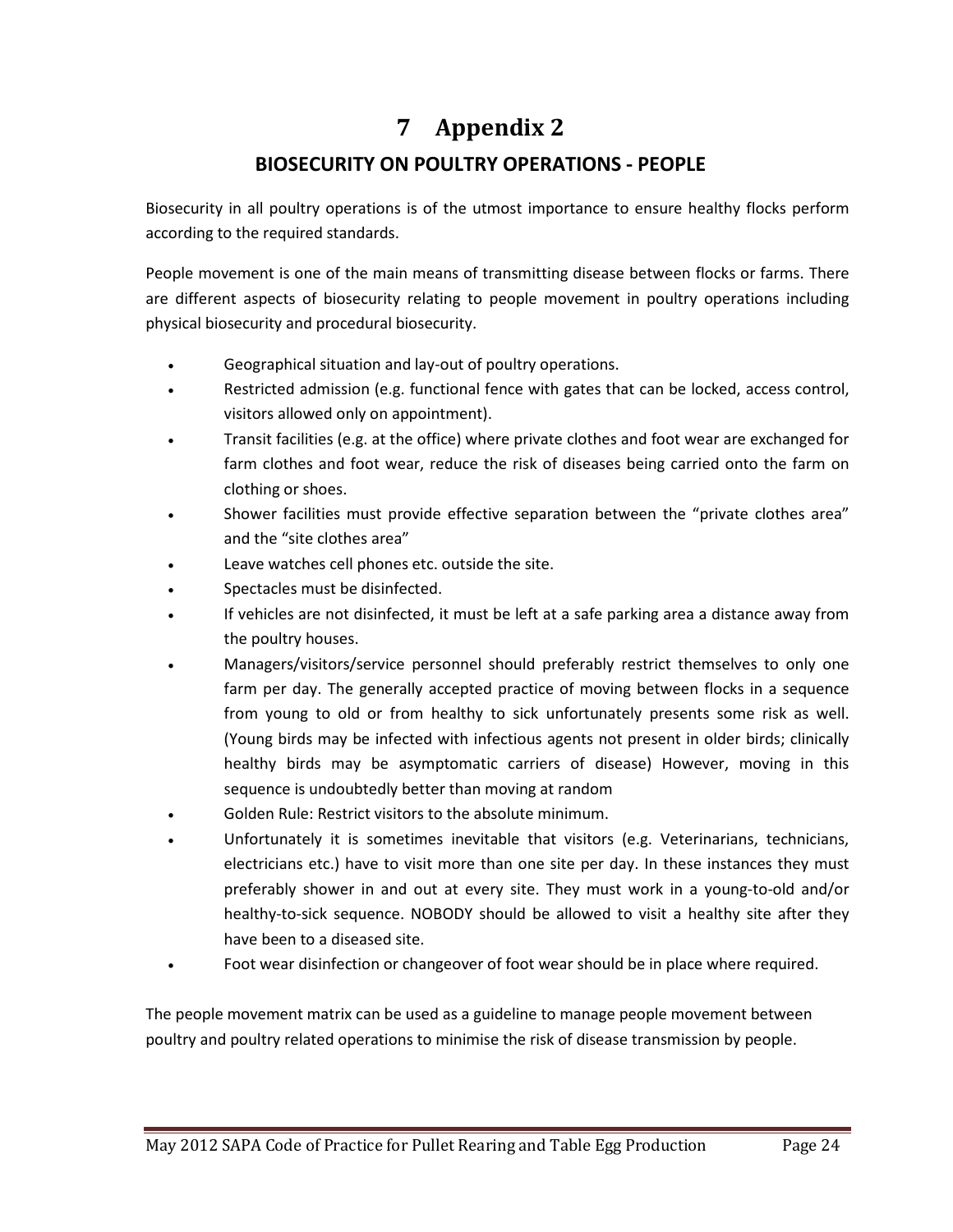| <b>FROM</b><br>TO                                   | <b>GP Quarantine</b> | GP Rearing        | GP Laying         | <b>GP Hatchery</b> | <b>Breeder Hatcherles</b>                                   | <b>Breeder Rearing</b>                 | Breeder Laying                               | <b>Brollers / Pullet</b><br>Rearing        | Commercial<br>Layers                           | Processing<br>plants |
|-----------------------------------------------------|----------------------|-------------------|-------------------|--------------------|-------------------------------------------------------------|----------------------------------------|----------------------------------------------|--------------------------------------------|------------------------------------------------|----------------------|
| <b>GP Quarantine</b>                                | $2 \times 24$ hrs    | $2 \times 24$ hrs | $2 \times 24$ hrs | $2 \times 24$ hrs  | $2 \times 24$ hrs                                           | $2 \times 24$ hrs                      | $2 \times 24$ hrs                            | $2 \times 24$ hrs                          | $2 \times 24$ hrs                              | $2 \times 24$ hrs    |
| <b>GP Rearing</b>                                   | Next day             | Next day          | Next day          | Same day           | Next day                                                    | Next day                               | Next day                                     | Next day                                   | Next day                                       | Same day             |
| <b>GP Laying</b>                                    | $2 \times 24$ hrs    | $2 \times 24$ hrs | Next day          | Same day           | Next day                                                    | Next day                               | Next day                                     | Next day                                   | Next day                                       | Same day             |
| <b>GP Hatchery</b>                                  | $2 \times 24$ hrs    | $2 \times 24$ hrs | Next day          | Same day           | Next day                                                    | Next day                               | Next day                                     | Next day                                   | Next day                                       | Same day             |
| Outside company:<br>Poultry/Hatchery/<br>Processing | $4 \times 24$ hrs    | $4 \times 24$ hrs | $4 \times 24$ hrs | $4 \times 24$ hrs  | $2 \times 24$ hrs                                           | $2 \times 24$ hrs                      | $2 \times 24$ hrs                            | Next day                                   | Next day                                       | Same day             |
| <b>Feed Mills</b>                                   | $4 \times 24$ hrs    | $3 \times 24$ hrs | $3 \times 24$ hrs | $3 \times 24$ hrs  | $2 \times 24$ hrs                                           | $2 \times 24$ hrs                      | $2 \times 24$ hrs                            | Next day                                   | Next day                                       | Same day             |
| <b>Breeder Rearing</b><br>(Young to Old)            | $4 \times 24$ hrs    | $3 \times 24$ hrs | $3 \times 24$ hrs | $3 \times 24$ hrs  | Same day                                                    | Same day on same<br>farm (max 2 sites) | Same day on same<br>farm<br>imax 2<br>sites) | Next day                                   | Next day                                       | Same day             |
| Breeder laying (Young<br>to Oldi                    | $4 \times 24$ hrs    | $3 \times 24$ hrs | $3 \times 24$ hrs | $3 \times 24$ hrs  | Same day                                                    | Next day                               | Same day                                     | Next day                                   | Next day                                       | Same day             |
| <b>Breeder Hatcherles</b>                           | $4 \times 24$ hrs    | $3 \times 24$ hrs | $3 \times 24$ hrs | $3 \times 24$ hrs  | Same day                                                    | $2 \times 24$ hrs                      | Next day<br>(to known positive<br>sites)     | Same day                                   | Same day                                       | Same day             |
| <b>Brollers / Pullet</b><br><b>Rearing</b>          | $4 \times 24$ hrs    | $3 \times 24$ hrs | $3 \times 24$ hrs | $3 \times 24$ hrs  | Next day (or same day with<br>Veterinary approval)          | $2 \times 24$ hrs                      | $2 \times 24$ hrs                            | Same day (Young to<br>Cld Healthy to Sick) | Next day                                       | Same day             |
| <b>Commercial Layers</b>                            | $4 \times 24$ hrs    | $3 \times 24$ hrs | $3 \times 24$ hrs | $3 \times 24$ hrs  | Next day (or same day with<br>Veterinary approval)          | $2 \times 24$ hrs                      | $2 \times 24$ hrs                            | Next day                                   | Same day (Young<br>to Ckt; Healthy to<br>Sick) | Same day             |
| <b>Processing plants</b>                            | $4 \times 24$ hrs    | $3 \times 24$ hrs | $3 \times 24$ hrs | $3 \times 24$ hrs  | $2 \times 24$ hrs                                           | $2 \times 24$ hrs                      | $2 \times 24$ hrs                            | $2 \times 24$ hrs                          | $2 \times 24$ hrs                              | Same day             |
| From any disease<br>positive site                   | $5 \times 24$ hrs    | $5 \times 24$ hrs | $5 \times 24$ hrs | $5 \times 24$ hrs  | Next day plus 2 x 24 hrs<br>(Own farm hatchery 1x18<br>hrs) | Next day plus<br>2x<br>24 hrs          | Next day plus<br>$\times$ 24 hrs             | 2 Next day plus<br>$\times$ 24 hrs         | Next day plus<br>$1 \times 24$ hrs             | Same day             |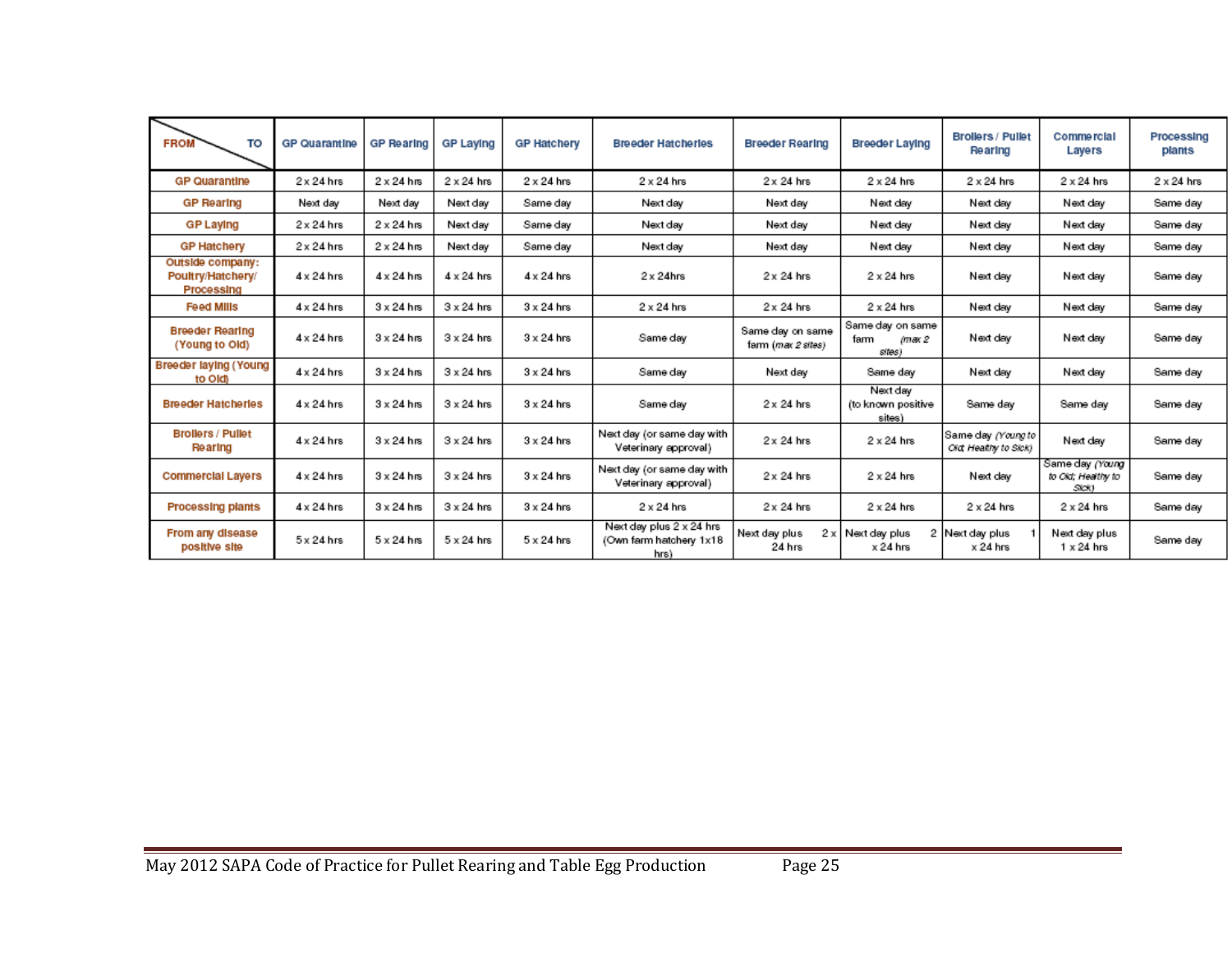# **8 Appendix 3**

#### **Judicious Use of Antimicrobials in Poultry Production**

#### <span id="page-25-0"></span>**INTRODUCTION**

The use of drugs in poultry is fundamental to poultry health and well-being. Antimicrobials are needed for the relief of pain and suffering in animals. For poultry, the gains that have been made in food production capacity would not have been possible without the ability for reliable drugs to contain the threat of disease to birds. The World Health Organization stated, "Antimicrobials are vital medicines for the treatment of bacterial infections in both humans and animals. Antimicrobials have also proved to be important for sustainable livestock production and for the control of animal infections that could be passed on to humans."The benefit to human health in the proper use of antibiotics in food animals is related to the ability for these drugs to combat infectious bacteria that can be transferred to humans by either direct contact with the sick animal, consumption of food contaminated with pathogens from animals, or proliferation into the environment. However, the use of antimicrobials in food animals is not without risks.

Resistance to antimicrobials existed even before antimicrobials were used. The vast majority of drug-resistant organisms have however emerged as a result of genetic changes, acquired through mutation or transfer of genetic material during the life of the microorganisms, and subsequent selection processes. Resistance can also develop as a result of transfer of genetic material between bacteria. Resistance depends on different mechanisms and more than one mechanism may operate for the same antimicrobial. Microorganisms resistant to a certain antimicrobial may also be resistant to other antimicrobials that share a mechanism of action or attachment. Such relationships, known as cross-resistance, exist mainly between agents that are closely related chemically, but may also exist between unrelated chemicals. Microorganisms may be resistant to several unrelated antimicrobials. Use of one such antimicrobial will therefore also select for resistance to the other antimicrobials.

#### **JUDICIOUS USE**

Whenever poultry or human host is exposed to antimicrobials, there will be some degree of selection for a resistant bacterial population. Selection will depend upon the type of antimicrobial used, the number of individuals treated, the dosage regimen, and the duration of treatment. Therefore, it is vital to limit therapeutic antimicrobial use in animals and humans to those situations where they are needed.

The South African Poultry Association shares the concerns of the public, governmental departments, the South African Veterinary Association and public health community regarding the broad issue of antimicrobial resistance and specifically the potential risk of resistance developing in poultry with subsequent transfer to humans. Because of that concern and to maintain the longterm effectiveness of antimicrobials for poultry and human use and to increase the possibility of future antimicrobial drug approvals for the treatment of poultry, the South African Poultry association committed to judicious use of antimicrobials by the poultry industry for the prevention, control, and treatment of poultry diseases to ensure safe food for humans and better welfare for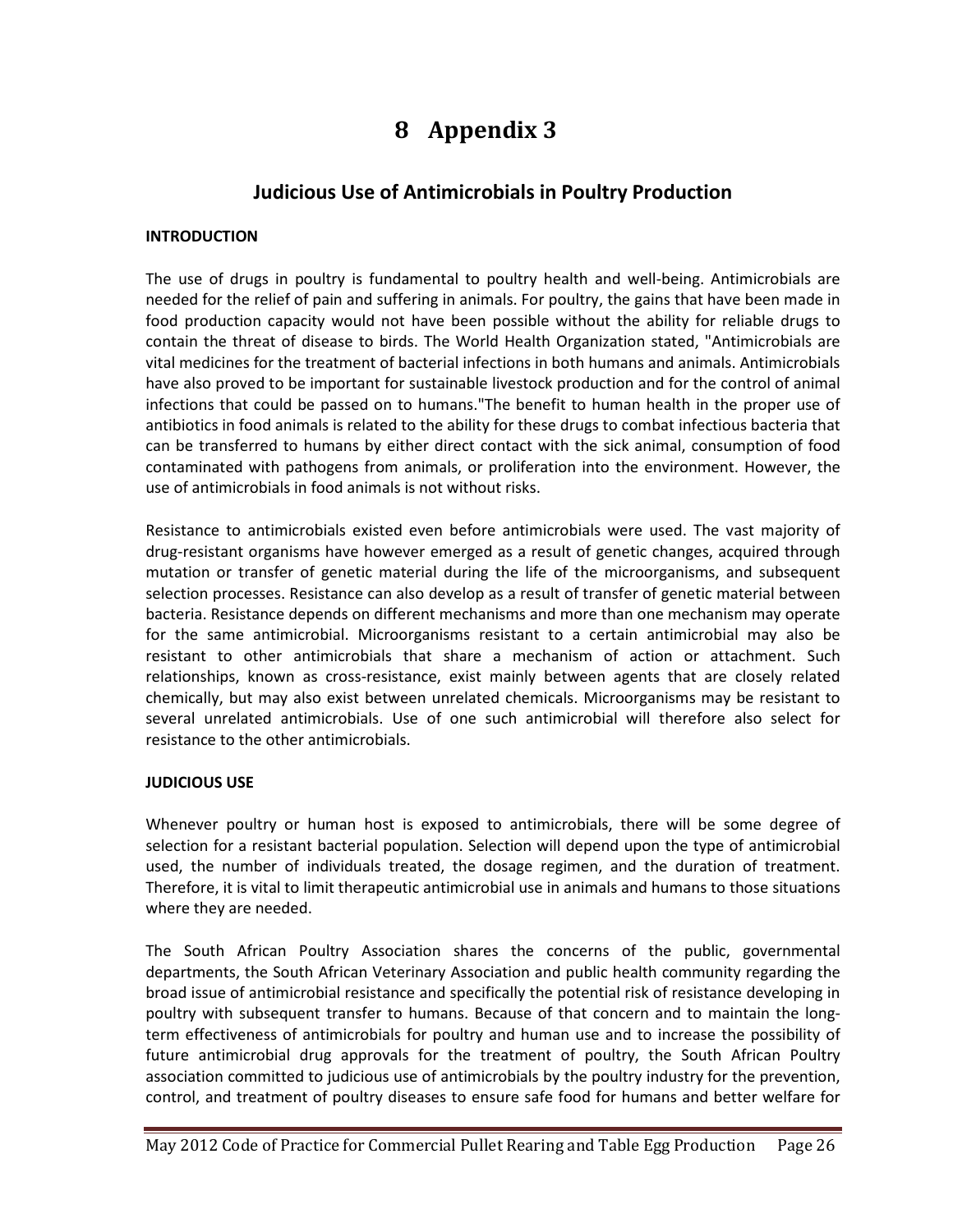#### poultry.

When the decision is reached to use antimicrobials as growth promoters or for therapy, it should be prescribed by veterinarians who should strive to optimize therapeutic efficacy and minimize resistance to antimicrobials to protect public and poultry health.

Judicious use of antimicrobials is an integral part of good farming practice and should be applied in the poultry industry. It is an attitude to maximize therapeutic efficacy and minimize selection of resistant microorganisms. Judicious use principles are a guide for optimal use of antimicrobials. They should not be interpreted so restrictively as to replace the professional judgment of veterinary practitioners or to compromise poultry health or welfare. In all cases, poultry should receive prompt and effective treatment as deemed necessary by the prescribing or supervising veterinarian.

#### **Judicious Use Principles for Poultry**

#### **Preventive strategies, such as appropriate husbandry and hygiene, routine health monitoring, and immunization, should be emphasized.**

The foundation of the success in the poultry industry is through disease prevention management. Farms utilizing all-in-all-out production minimize the presence of multiple ages of flocks on farms to help in disease prevention. Biosecurity programs in place on poultry farms prevent the introduction of diseases. The use of shower/transit facilities and dedicated protective clothing prevents the introduction and spread of disease within and between farms. Preventative disease programs based on vaccination strategies reduce disease outbreaks in poultry. The poultry industry is the leader in novel vaccination procedures for vaccination of large numbers of poultry. Breeder, layer and broiler flocks are monitored for protective response to vaccinations. Serological monitoring of disease exposure forms the basis of strategic vaccination programs.

#### **Other therapeutic options should be considered prior to antimicrobial therapy.**

The poultry industry approaches the treatment of diseases with antimicrobial agents very seriously. Because of the cost of disease treatment with antimicrobials, therapeutic antimicrobial intervention is used only as a tool to treat active disease. Management adjustments are made when disease outbreaks occur by reacting to environmental temperature, ventilation, and litter moisture to minimize the impact of any disease condition in flocks. Supportive therapy with vitamins and electrolytes are utilized in some cases of disease outbreaks. All of the above strategies help in preventing the use of antimicrobials for treatment.

#### **Judicious use of antimicrobials, when under the direction of a veterinarian, should meet all requirements of a valid veterinarian-client-patient relationship.**

Poultry veterinarians, in integrated companies or contracted to poultry operations, closely monitor antimicrobial use in their poultry flocks. They maintain close contact with service technicians and managers related to the use of antimicrobials. Veterinarians are involved in the training of all individuals that will ultimately be following veterinary directions for antimicrobial use. Antimicrobials are used always under the direction and knowledge of the company veterinarian or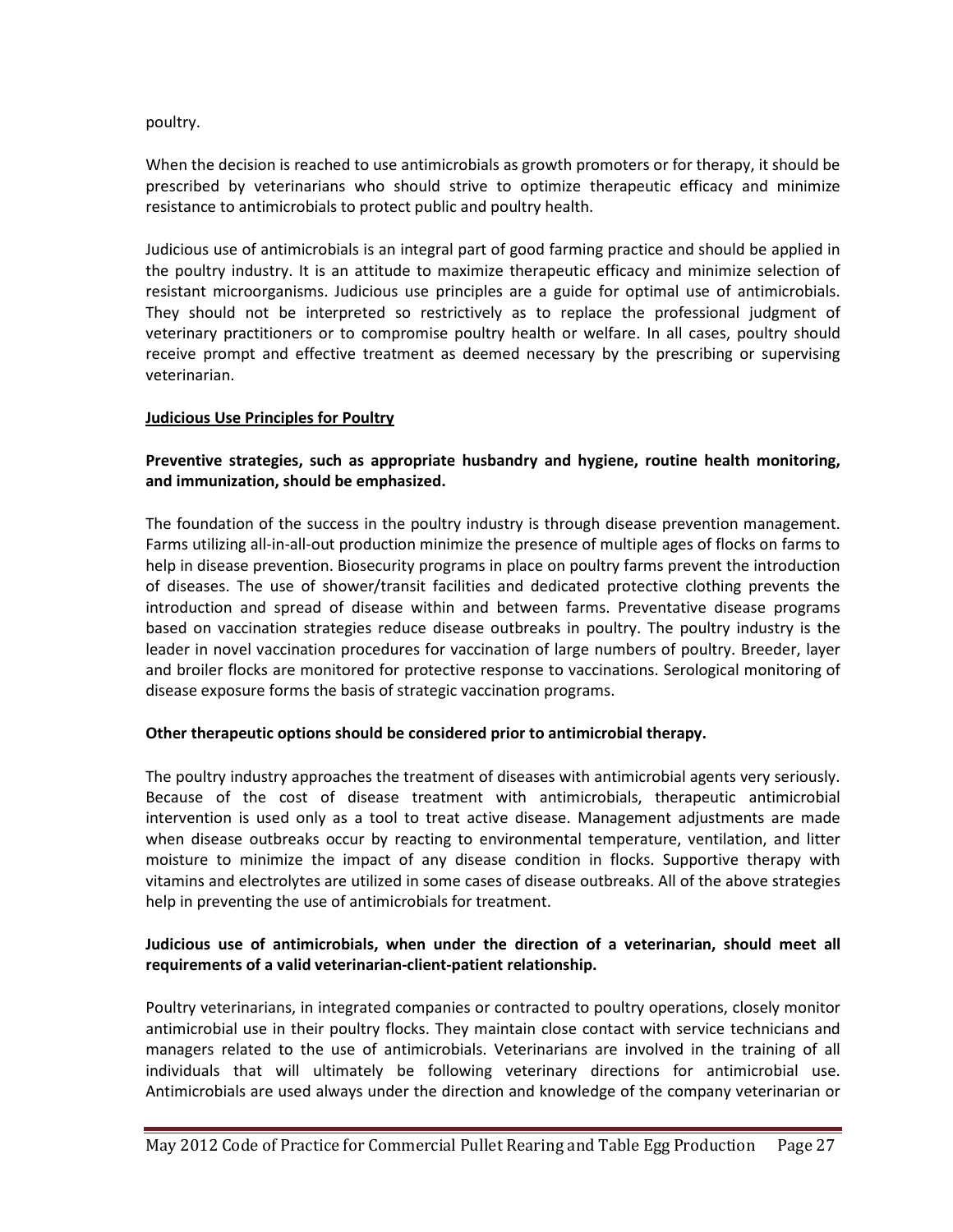veterinary consultant.

#### **Prescription (Medicines and Related Substances Control Act, no. 101 of 1965)use of antimicrobials.**

Veterinarians in integrated poultry companies or contracted to poultry operations are responsible for the prescription and supervision of the use of these products in the poultry industry.

#### **Extra labelor compounded antimicrobial therapy must be prescribed only in accordance with the Veterinary and Para-veterinary professions Act, no. 19 of 1982***,* **Medicines and Related Substances Control Act, no. 101 of 1965 and Pharmacy Act, no. 35 of 1974withtheir relevant regulations.**

Veterinarians in integrated poultry companies or contracted to poultry operations strive to use antimicrobials at labeled indications and dosage. With the abuse of antimicrobials, especially those registered under Act 36 of 1947, resistance developed to many of the products, which from time to time necessitates the extra label use of other registered products or for products to be compounded to treat specific disease problems in specific flocks. When prescribing extra labeler compounded antimicrobials, it is performed in compliance with the relevant acts and guidelines.

#### **Over The Counter – (OTC) (FERTILIZERS, FARM FEEDS, AGRICULTURAL REMEDIES AND STOCKREMEDIES Act 36 of 1947) antimicrobials and feed additives must be applied according to the indications, dosage and withdrawal periods specified by the registration holder.**

Feed additives and certain in feed as well as water medication are available over the counter in South Africa. The use of these products is not by law under veterinary supervision which led to the abuse of certain antimicrobials with resultant development of resistance to the active pharmaceutical compounds. It is therefore of the utmost importance that the poultry industry uses these products in a responsible way.

#### **Antimicrobials considered important in treating refractory infections in human or veterinary medicine should be used in poultry only after careful review and reasonable justification. Consider using other antimicrobials for initial therapy.**

SAPA recognize the importance of antimicrobial resistance in both human and veterinary medicine. Important antimicrobials used in both poultry and humans are held in reserve to minimize the rate of resistance development. Antimicrobials such as the quinolone-group should be held in reserve for the treatment of bacterial disease refractory to other antimicrobials.

#### **Utilize culture and susceptibility results to aid in the selection of antimicrobials when clinically relevant.**

Before antimicrobial therapy is initiated, based on mortality and morbidity, typically affected birds are euthanized and samples taken for bacterial culture and susceptibility testing (either antibiograms or Minimum Inhibitory Concentration –MIC). This is common practice in the poultry